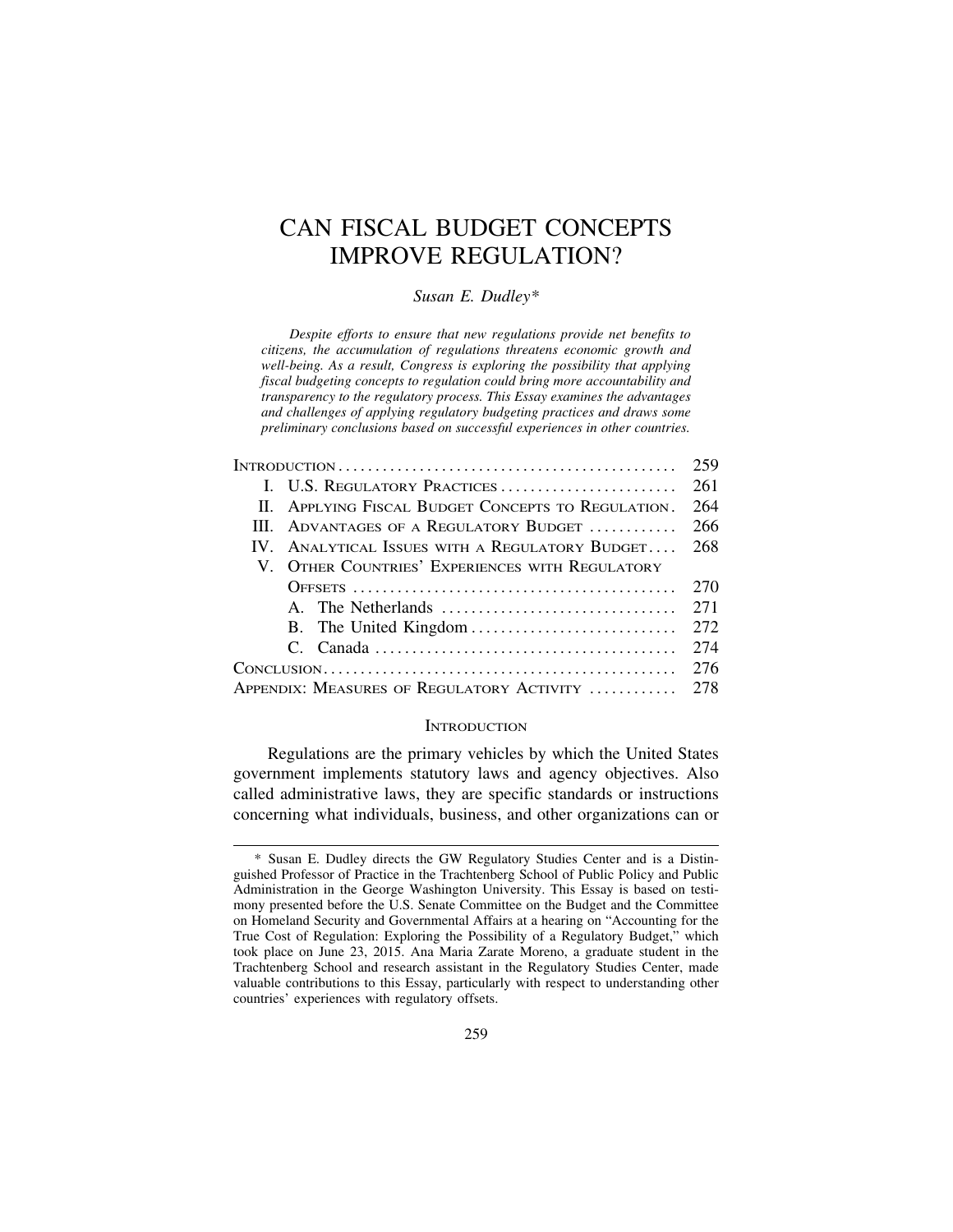cannot do.1 Despite efforts to ensure that new federal regulations provide net benefits to citizens, the accumulation of regulations threatens economic growth and wellbeing.2 As a result, Congress is exploring the possibility that applying fiscal budgeting concepts to regulation could bring more accountability and transparency to the regulatory process.3 This Essay examines the advantages and challenges of applying these regulatory budgeting practices and draws some preliminary conclusions based on successful experiences in other countries.

Taxes, and subsequent spending, are one way the federal government redirects resources from the private sector to accomplish public goals.4 Regulation of private entities—businesses, workers, and consumers—is another. Like the programs supported by taxes, regulations provide benefits to Americans.5 However, the costs associated with regulatory programs are not subject to the same checks and balances that govern fiscal spending (for example, proposed budgets that require congressional appropriations). As the Organisation for Economic Cooperation and Development ("OECD") observes, "[W]hile governments are required to account in detail for their fiscal spending, regulatory costs or 'expenditures' are still largely hidden and there is still no accountability for the total amount of regulatory expenditure which a government requires."<sup>6</sup>

Because regulatory costs are less visible (regulations have been called a "hidden tax"),<sup>7</sup> and because they are assumed to fall on businesses (even though individual consumers and workers ultimately bear

<sup>1.</sup> SUSAN E. DUDLEY & JERRY BRITO, GEORGE MASON UNIV., MERCATUS CTR., REGULATION: A PRIMER 1 (2d ed. 2012), http://mercatus.org/sites/default/files/Regu latoryPrimer\_DudleyBrito\_0.pdf.

<sup>2.</sup> MICHAEL MANDEL & DIANA G. CAREW, PROGRESSIVE POLICY INST., REGULA-TORY IMPROVEMENT COMMISSION: A POLITICALLY-VIABLE APPROACH TO U.S. REGU-LATORY REFORM (2013), http://www.progressivepolicy.org/wp-content/uploads/2013/ 05/05.2013-Mandel-Carew\_Regulatory-Improvement-Commission\_A-Politically-Via ble-Approach-to-US-Regulatory-Reform.pdf.

<sup>3.</sup> *See Accounting for the True Cost of Regulation: Exploring the Possibility of a Regulatory Budget: Hearing Before the S. Comm. on Homeland Sec. & Governmental Affairs and the S. Comm. on the Budget*, 114th Cong. (2015) (unpublished hearing).

<sup>4.</sup> DUDLEY & BRITO, *supra* note 1, at 5; David Levi-Faur, *Regulation and Regulatory Governance*, *in* HANDBOOK ON THE POLITICS OF REGULATION 3, 4 (David Levi-Faur ed., 2011).

<sup>5.</sup> *See, e.g.*, OFFICE OF MGMT. & BUDGET, REPORT TO CONGRESS ON THE BENE-FITS AND COSTS OF FEDERAL REGULATIONS AND UNFUNDED MANDATES ON STATE, LOCAL, AND TRIBAL ENTITIES (2014), https://www.whitehouse.gov/sites/default/files/ omb/inforeg/2014\_cb/2014-cost-benefit-report.pdf.

<sup>6.</sup> Nick Malyshev, *A Primer on Regulatory Budgets*, 2010 OECD J. ON BUDGET-ING 69, 70.

<sup>7.</sup> Wendy L. Gramm, *Regulatory Review Issues, October 1985–February 1988*, 63 ADMIN. L. REV. 27, 28 (2011).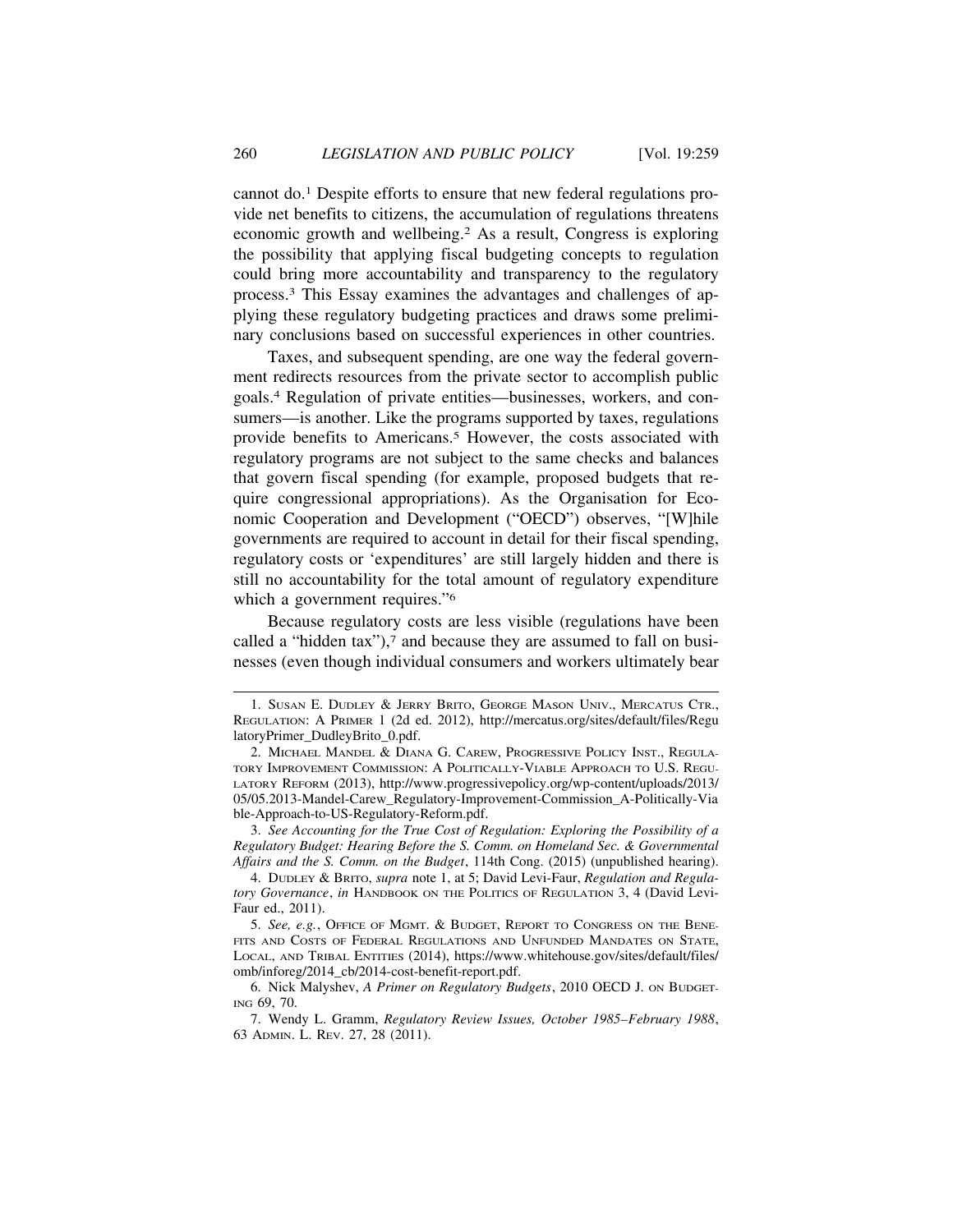them),8 regulatory tools may seem preferable to direct spending programs for accomplishing policy objectives.9 Without a more transparent accounting of regulatory costs, efforts to constrain their growth will be hampered.

Other countries are applying budgeting tools to improve regulatory transparency and accountability, and these approaches impose some constraints on growing regulatory burdens. As discussed in Part V, *infra*, the Netherlands,<sup>10</sup> the United Kingdom,<sup>11</sup> and Canada<sup>12</sup> have adopted requirements to offset the costs of new regulations by removing or modifying existing rules of comparable or greater effect. This Essay explores how such a practice might work in the United States.

#### I.

#### U.S. REGULATORY PRACTICES

In the United States, individual regulations are constrained by (1) their enabling legislation,<sup>13</sup> (2) the Administrative Procedure Act, which requires agencies to provide public notice and seek comment before issuing new regulations, $14$  and (3) executive requirements that agencies conduct regulatory impact analysis (primarily benefit-cost analysis, or "BCA").15 Presidents of both parties for more than forty

10. *See Customised Solutions to Regulatory Burden on Business*, GOV'T NETH., https://www.government.nl/topics/reducing-the-regulatory-burden/contents/regula-

tory-burden-on-businesses/customised-approach-to-reducing-regulatory-burden (last visited Apr. 10, 2016).

<sup>8.</sup> *Cf.* William A. Pizer & Raymond Kopp, *Calculating the Costs of Environmental Regulation* 40 (Res. for the Future, Working Paper No. 03-06, 2003), http:// www.rff.org/files/sharepoint/WorkImages/Download/RFF-DP-03-06.pdf (arguing that "private compliance costs may be only a fraction of the social cost of regulation").

<sup>9.</sup> Jeff Rosen, *Putting Regulators on a Budget*, 27 NAT'L AFF. 42, 43 (2016) ("And in an environment in which the president is unable to persuade Congress to enact his priorities, it should be no surprise when regulation and its costs continue to increase. The regulatory process effectively provides the president with a way around congressional resistance to his agenda and its cost. Particularly when one form of resource allocation (spending) is limited by Congress while the other form (regulation) is not, there is a hugely skewed incentive to use regulation as the chief instrument of a more activist government.").

<sup>11.</sup> *See* Ana Maria Zarate Moreno, *Regulatory Pay as You Go: Lessons from Other Countries*, GEO. WASH. REG. STUD. CTR. (July 15, 2015), http://regulatorystudies. columbian.gwu.edu/regulatory-pay-you-go-lessons-other-countries.

<sup>12.</sup> *See id.*

<sup>13.</sup> *See* U.S. CONST. art. 1, § 1 ("All legislative powers herein granted shall be vested in a Congress of the United States, which shall consist of a Senate and a House of Representatives.").

<sup>14.</sup> Administrative Procedure Act, Pub. L. No. 79-404, 60 Stat. 237 (1946) (codified as amended in scattered sections of 5 U.S.C.).

<sup>15.</sup> Exec. Order No. 12,866, 3 C.F.R. 638 (1993) ("In deciding whether and how to regulate, agencies should assess all costs and benefits of available regulatory alterna-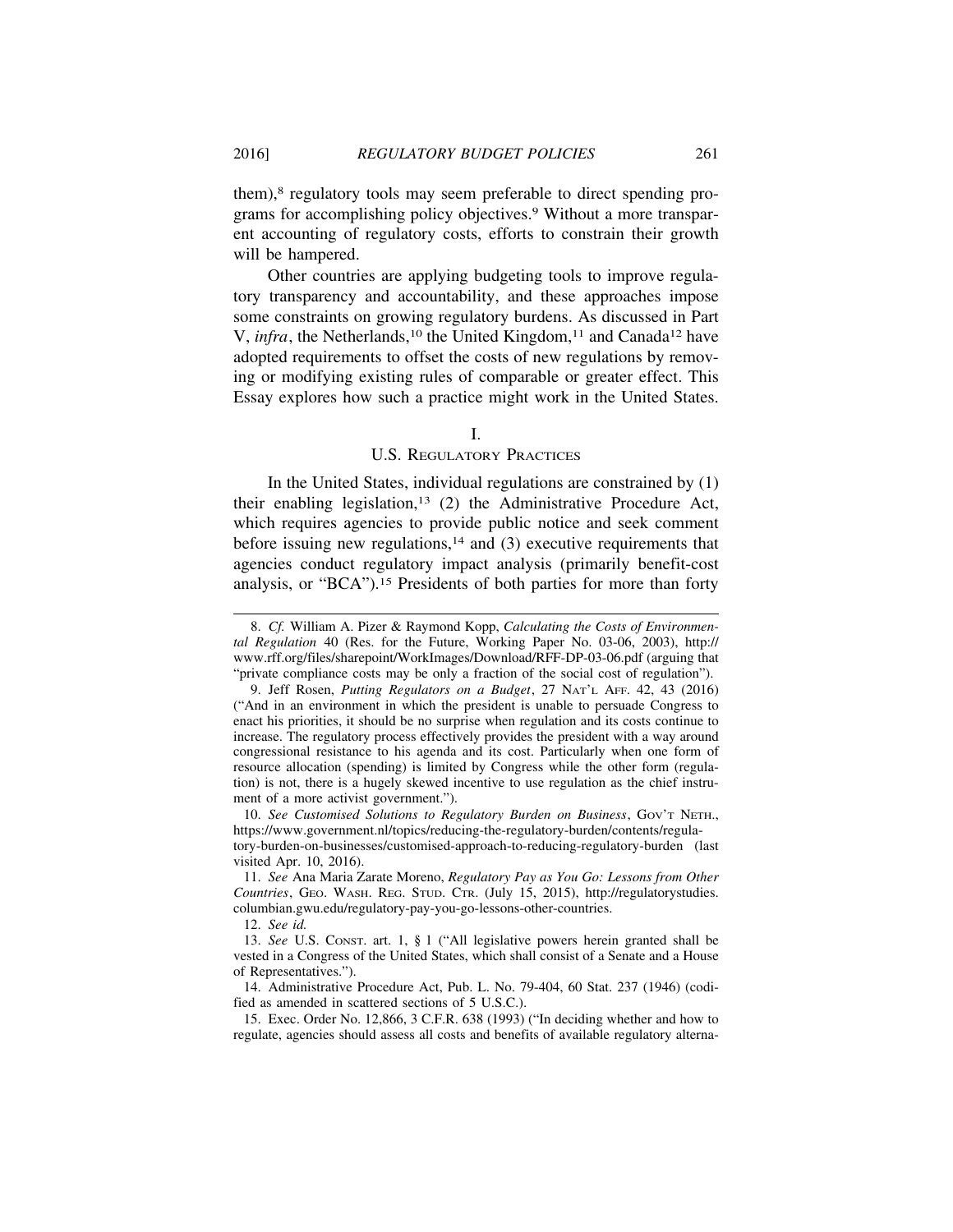years have supported ex ante impact analysis of regulations as a way to make agencies weigh the likely positive and negative consequences of regulations before they are issued.16

Though reliable estimates of regulatory costs are lacking, proxy measures such as those presented in Appendix Figures 1–5 suggest that, despite these constraints, the scope and reach of regulation in the United States have been growing.17 As of 2016, there are more than seventy federal agencies, which together employ almost 300,000 people to write and implement regulation.18 Every year, they issue thousands of new regulations, which now occupy more than 175,000 pages of regulatory code.19

Executive Order 12,866,<sup>20</sup> issued by President Bill Clinton in 1993 and reinforced by both George W. Bush<sup>21</sup> and Barack Obama,<sup>22</sup> continues to guide the development and review of regulations today. Executive Order 12,866 expresses the philosophy that regulations should (1) address a "compelling public need, such as material failures of private markets," (2) be based on an assessment of "all costs and benefits of available regulatory alternatives, including the alternative of not regulating," and (3) "maximize net benefits" to society unless otherwise constrained by law.23

While the ex ante BCA required by these executive orders is important, it is worth noting that these analyses are conducted by the agencies themselves, and agencies face incentives to demonstrate that

18. SUSAN DUDLEY & MELINDA WARREN, REGULATORS' BUDGET INCREASES CON-SISTENT WITH GROWTH IN FISCAL BUDGET: AN ANALYSIS OF THE U.S. BUDGET FOR FISCAL YEARS 2015 AND 2016 (2015), http://regulatorystudies.columbian.gwu.edu/ 2016-regulators-budget-increases-consistent-growth-fiscal-budget. Note that "agencies that primarily perform taxation, entitlement, procurement, subsidy, and credit functions are excluded from this report," so these figures exclude staff developing and administering regulations in the Internal Revenue Service, the Centers for Medicaid and Medicare Services, etc. *Id.* at 14.

19. OFFICE OF THE FED. REGISTER, TUTORIALS, HISTORY, AND STATISTICS, https:// www.federalregister.gov/learn/tutorials (last visited Apr. 2, 2016).

20. Exec. Order No. 12,866, 3 C.F.R. at 638.

21. OFFICE OF MGMT. & BUDGET, CIRCULAR A-4: REGULATORY IMPACT ANALYSIS (2003).

22. Exec. Order No. 13,563, 3 C.F.R. 215 (2012), *reprinted in* 5 U.S.C. § 601 app. at 103–04 (2014).

23. Exec. Order No. 12,866, § 1(a), 3 C.F.R. at 638.

tives, including the alternative of not regulating."), *reprinted in* 5 U.S.C. § 601 app. at 89–93.

<sup>16.</sup> *See* Susan E. Dudley, *Improving Regulatory Accountability: Lessons from the Past and Prospects for the Future*, 65 CASE W. RES. L. REV. 1027 (2015).

<sup>17.</sup> The GW Regulatory Studies Center's "Reg Stats" page provides various measures of regulatory activity. *Reg Stats*, GEO. WASH. UNIV. REG. STUD. CTR., http:// regulatorystudies.columbian.gwu.edu/reg-stats (last visited Apr. 2, 2016).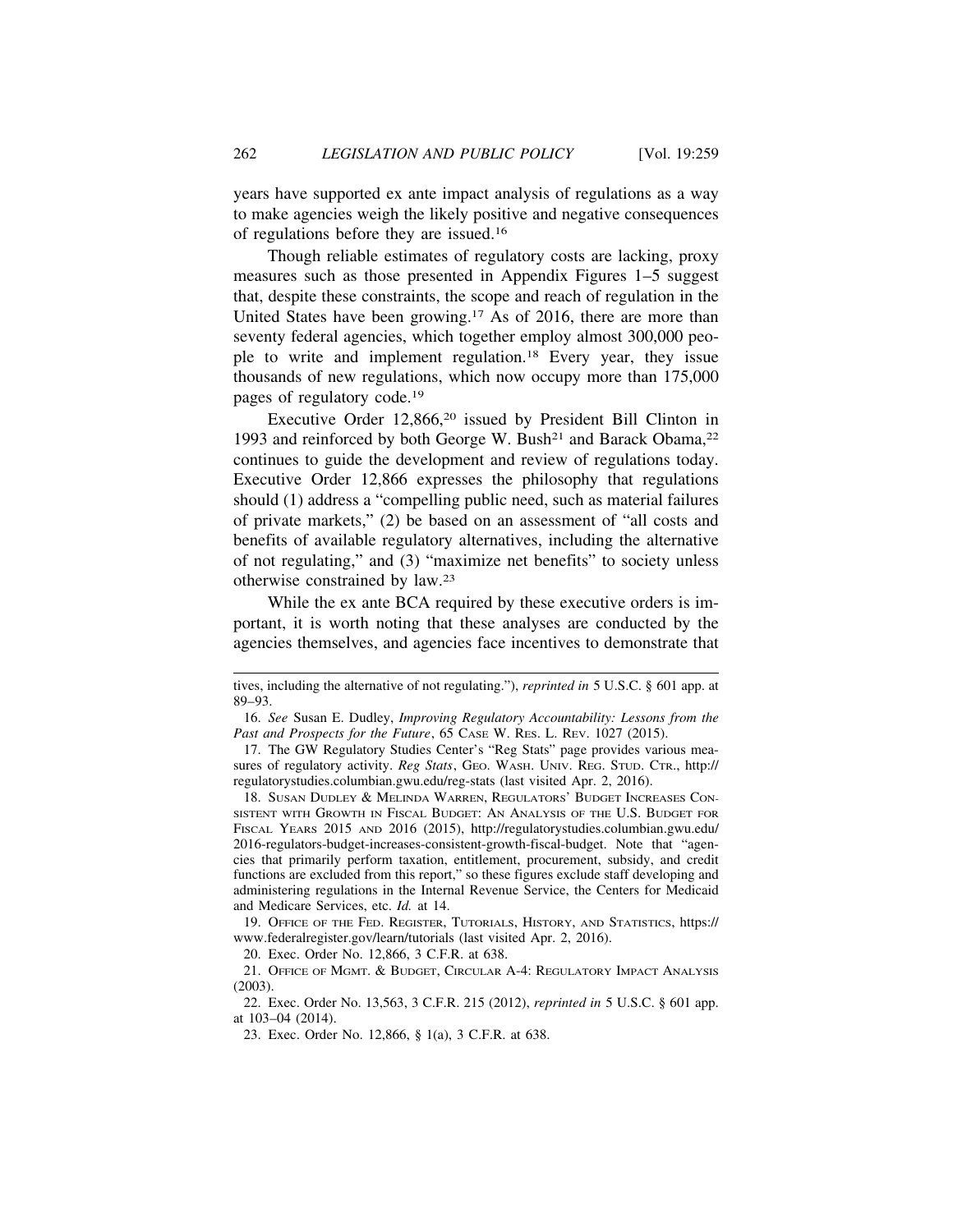the benefits of their desired actions exceed the costs.24 Regulatory benefit estimates, in particular, are highly uncertain, as these rely on hypothetical models and numerous assumptions that are rarely subjected to ex post evaluation for accuracy.25

The Paperwork Reduction Act of 1980 ("PRA") complements these procedural and analytical regulatory requirements.26 Designed to reduce the administrative burden that the federal government imposes on private businesses and citizens,27 it requires agencies to receive approval from the Office of Information and Regulatory Affairs ("OIRA") in the Office of Management and Budget ("OMB") before collecting new information from the public.28 As the central clearinghouse for all collections of information, OMB produces an annual *Information Collection Budget* report ("ICB") to Congress.29 The 2014 ICB estimates that the public spent 9.45 billion hours responding to federal information collections, which was "a net decrease of 14 million burden hours, or less than one percent, from the estimated 9.47 billion hours that the public spent responding to federal information collections in FY 2012."30

Though called a "budget," the ICB is reported in hours, rather than dollars, and there are no consequences for increasing regulatory burdens, nor are there incentives to offset new requirements by removing existing burdens.31 The main mechanism for constraining growth

<sup>24.</sup> Stephen Breyer observed that "well-meaning, intelligent regulators, trying to carry out their regulatory tasks sensibly, can nonetheless bring about counterproductive results." STEPHEN BREYER, BREAKING THE VICIOUS CIRCLE: TOWARD EFFECTIVE RISK REGULATION 11 (1993). Breyer attributes this problem to a combination of public perceptions, congressional actions, and uncertainties inherent in understanding and predicting risks. These external factors exacerbate the problem of "tunnel vision," a phrase he uses to describe how agencies single-mindedly pursue a particular goal to a point that "the regulatory action imposes high costs without achieving significant additional safety benefits." *Id.*

<sup>25.</sup> Susan E. Dudley, *OMB's Reported Benefits of Regulation: Too Good to Be True?*, REG. MAG., Summer 2013, at 26.

<sup>26.</sup> Pub. L. No. 96-511, 94 Stat. 2812 (codified as amended at 44 U.S.C. §§ 3501–3521 (2014)).

<sup>27. 44</sup> U.S.C. § 3501(1) (2014) ("The purposes of this subchapter are to . . . minimize the paperwork burden for individuals, small businesses, educational and nonprofit institutions, Federal contractors, State, local and tribal governments, and other persons resulting from the collection of information by or for the Federal Government.").

<sup>28.</sup> *Id.* § 3504(a)(1)(B)(i).

<sup>29.</sup> *Id.* § 3514.

<sup>30.</sup> OFFICE OF MGMT. & BUDGET, EXEC. OFFICE OF THE PRESIDENT, INFORMATION COLLECTION BUDGET OF THE UNITED STATES GOVERNMENT FOR FY 2014, at ii (2014).

<sup>31.</sup> *See id.*; *see also* Memorandum from Cass R. Sunstein, Adm'r, Office of Info. & Regulatory Affairs, to Chief Info. Officers 1 (Feb. 23, 2012) (describing the goals of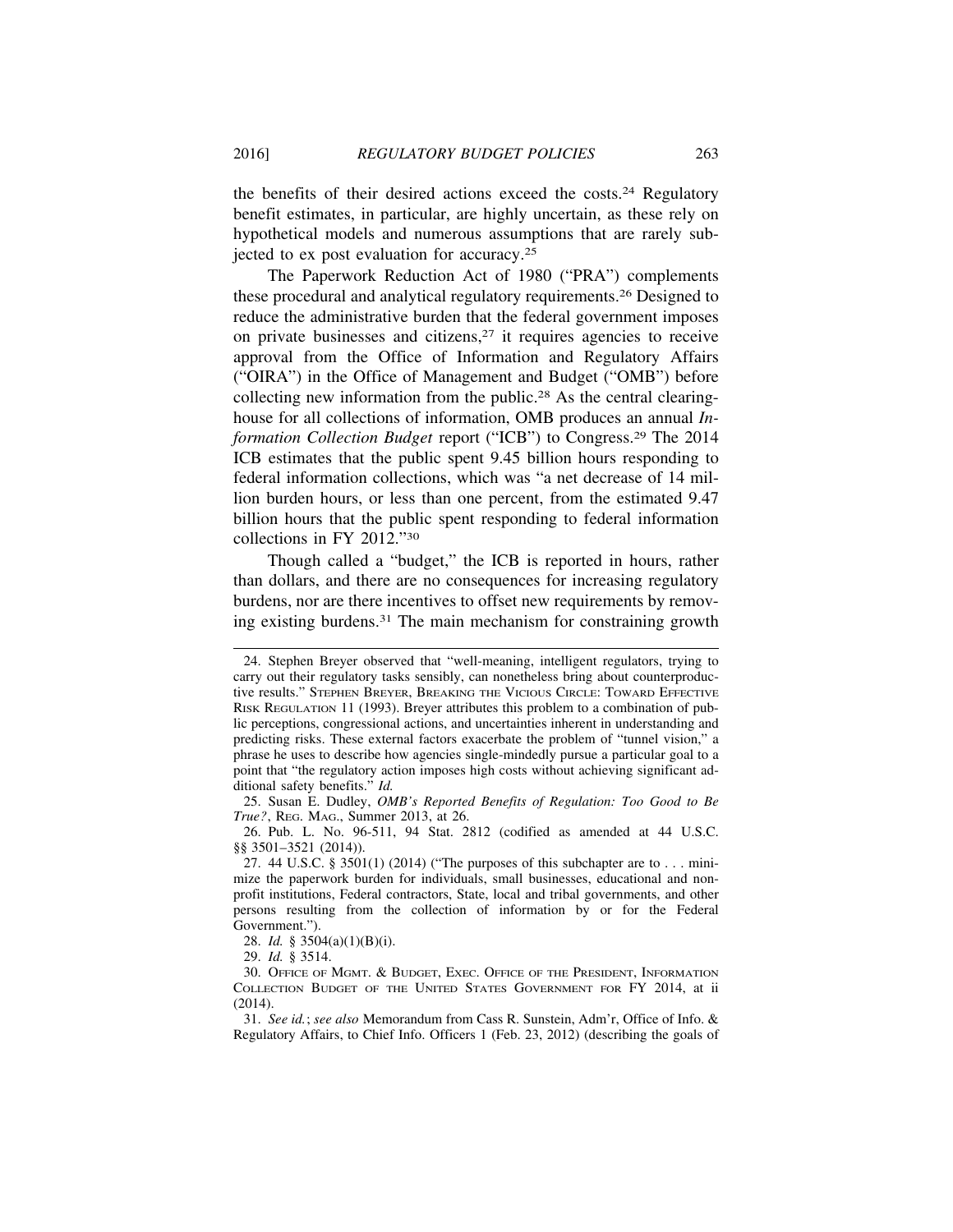in burdens is the centralized review and approval by OMB.32 While not an explicit benefit-cost balancing statute, the PRA's goals are "to help ensure that information collections by the Federal Government yield the greatest possible public benefit" and "to enhance the productivity, efficiency, and effectiveness of government programs by improving the quality and use of data."33

These legislative and executive practices and policies are largely aimed at new regulations, though Executive Order 12,866 and subsequent executive orders encourage agencies to evaluate existing regulations.34 President Obama's Executive Order 13,563 asks agencies to develop and submit to OIRA plans "under which the agency will periodically review its existing significant regulations to determine whether any such regulations should be modified, streamlined, expanded, or repealed."35 Executive Order 13,610 directs agencies to prioritize "initiatives that will produce significant quantifiable monetary savings or significant quantifiable reductions in paperwork burdens."36 OMB guidance advises agencies that impose high paperwork burdens to "attempt to identify at least one initiative, or combination of initiatives, that would eliminate two million hours or more in annual burden."37 It asks other agencies to "eliminate at least 50,000 hours in annual burden."38 These retrospective review guidelines have met with limited success, however, largely because they did not change underlying incentives.39

## II.

## APPLYING FISCAL BUDGET CONCEPTS TO REGULATION

Despite central oversight and requirements for public input and BCA, the growth in new regulations continues (see Appendix, Figures

the Paperwork Reduction Act in terms of "burden hours" rather than financial costs, and observing that "paperwork burdens have grown over the past decade").

<sup>32.</sup> OMB must not only approve any new information collection, but also reapprove all collections at least every three years. *See* OFFICE OF MGMT. & BUDGET, *supra* note 30, at iii. **R**

<sup>33.</sup> *Id.* at 1.

<sup>34.</sup> Exec. Order No. 12,866, § 1, 3 C.F.R. 638, *reprinted in* 5 U.S.C. § 601 app. at 89–90 (2014).

<sup>35.</sup> Exec. Order No. 13,563, 3 C.F.R. 215 (2012), *reprinted in* 5 U.S.C. § 601 app. at 103–04 (2014).

<sup>36.</sup> Exec. Order No. 13,610, 77 Fed. Reg. 28,469 (May 14, 2012).

<sup>37.</sup> Memorandum from Cass R. Sunstein, Adm'r, Office of Info. & Regulatory Affairs, to the Heads of Exec. Dep'ts & Agencies 3 (June 22, 2012).

<sup>38.</sup> *Id.*

<sup>39.</sup> *Reducing Unnecessary and Costly Red Tape Through Smarter Regulations: Hearing Before the Joint Econ. Comm.*, 113th Cong. 32–46 (2013) (statement of Susan E. Dudley, Director, George Washington University Regulatory Studies Center).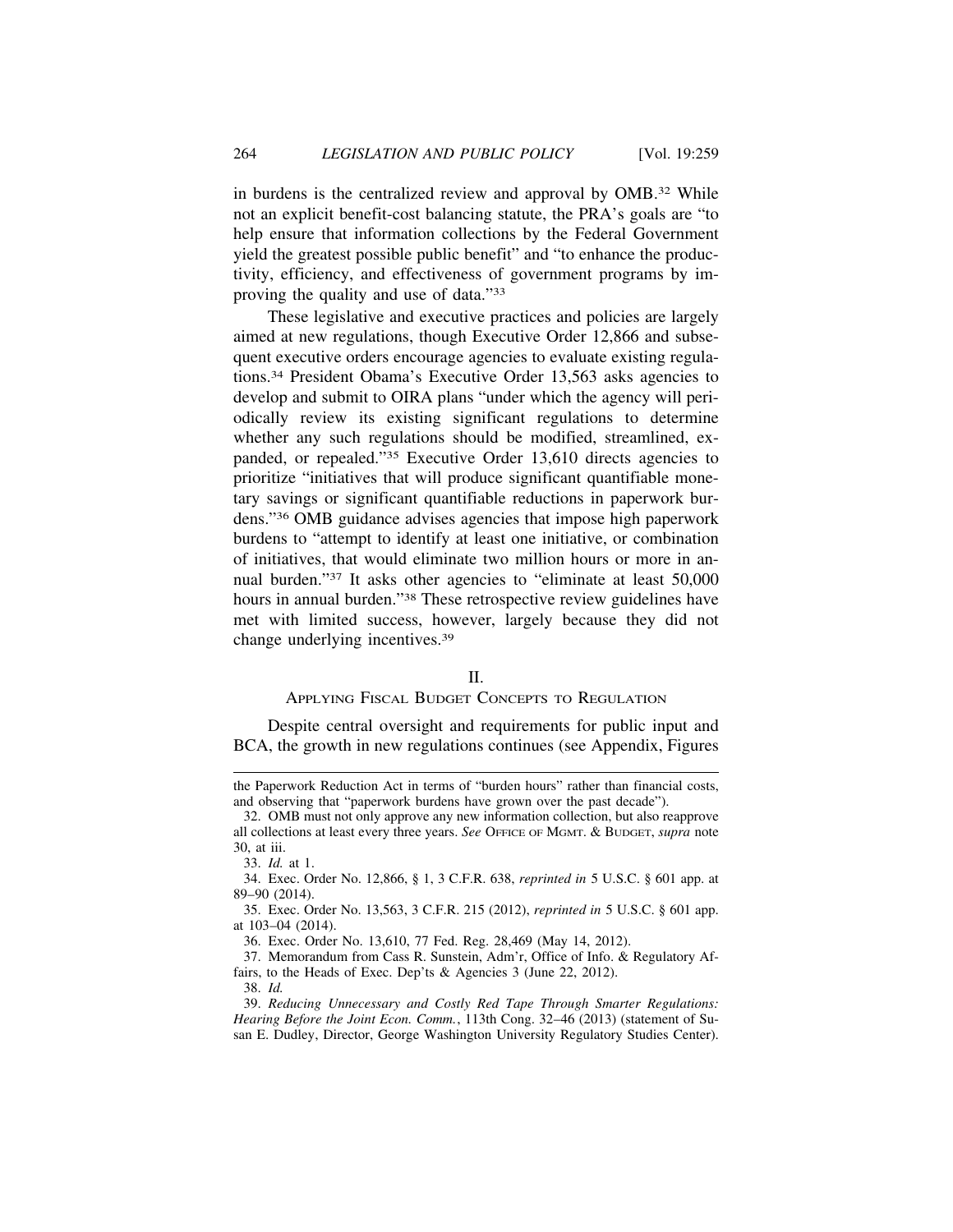1–5, *infra*), and with it concerns that we have reached a point of diminishing returns.40 As important as BCA is for developing regulations,41 it may not provide sufficient discipline for ensuring that tradeoffs are realistically considered. The application of fiscal budgeting concepts to regulation holds the potential to bring more accountability and transparency to the regulatory process.<sup>42</sup> Two administrative law experts have observed:

The regulatory budget is premised on the view that the transfer of private resources by regulation is no less a cost imposed by government than the collection and expenditure of private resources through the tax and spending powers. But while government expenditures are constrained by the ability to tax and borrow, regulatory costs are subject to no built-in limitations. By creating a systematic limitation on regulatory costs, a regulatory budget would counteract the tendency by agencies to treat private resources as a "free good."<sup>43</sup>

Operationally, a regulatory budget would share similarities with the fiscal budget. A bill introduced in the 113th Congress would have established an office responsible for estimating total regulatory costs, and required Congress annually to establish regulatory cost caps.<sup>44</sup> According to Christopher DeMuth, who was to become the second Administrator of OIRA, writing in 1980:

Each year (or at some longer interval), the federal government would establish an upper limit on the costs of its regulatory activi-

41. *Accounting for the True Cost of Regulation: Exploring the Possibility of a Regulatory Budget: Hearing Before the S. Comm. on Homeland Sec. & Governmental Affairs and the S. Comm. on the Budget*, 114th Cong. (2015) (unpublished hearing) (prepared statement of Richard J. Pierce, Jr., Professor, George Washington University School of Law), http://www.hsgac.senate.gov/download/?id=56FAFB42-8F15- 453A-8241-ABBDF7226354.

42. *Accounting for the True Cost of Regulation: Exploring the Possibility of a Regulatory Budget: Hearing Before the S. Comm. on Homeland Sec. & Governmental Affairs and the S. Comm. on the Budget*, 114th Cong. (2015) [hereinafter *Dudley Statement*] (unpublished hearing) (prepared statement of Susan E. Dudley), http:// www.hsgac.senate.gov/download/?id=09E9477E-3C70-45C9-9A07- 65F96D86DBA2.

43. Jeffrey A. Rosen & Brian Callanan, *The Regulatory Budget Revisited*, 66 AD-MIN. L. REV. 835, 838–39 (2014).

<sup>40.</sup> Eric J. Gouvin, *A Square Peg in a Vicious Circle: Stephen Breyer's Optimistic Prescription for the Regulatory Mess,* 32 HARV. J. ON LEGIS. 473, 475 (1995) (reviewing STEPHEN BREYER, BREAKING THE VICIOUS CIRCLE: TOWARD EFFECTIVE RISK REGULATION (1993)) ("Essentially, the problem is that regulators do not know when to stop. Using fitting examples from the regulation of polychlorinated biphenyls, asbestos, and benzene, Justice Breyer shows how targeting the last ten percent not only costs too much, but might even create more safety hazards than it cures.").

<sup>44.</sup> S. 2153, 113th Cong. §§ 614(a), 617 (2014); *see also* H.R. 5184, 113th Cong. §§ 652(a), 655 (2014).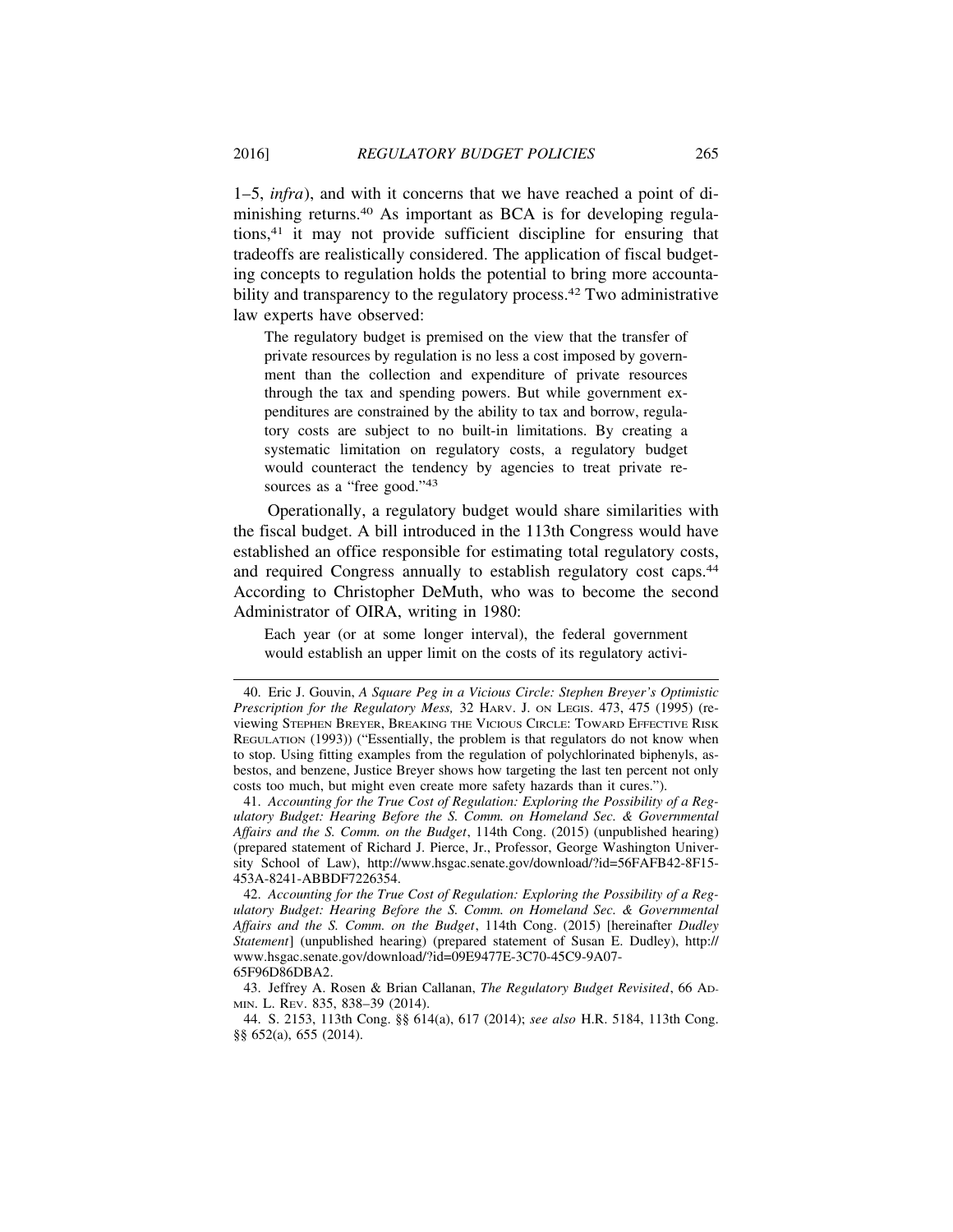ties to the economy and would apportion this sum among the individual regulatory agencies. This would presumably involve a budget proposal developed by OMB in negotiation with the regulatory agencies, approved by the President, and submitted to Congress for review, revision, and passage. Once the President had signed the final budget appropriations into law, each agency would be obliged to live within its regulatory budget for the time period in question. The budget would cover the total costs of all regulations past and present, not just new ones.45

The idea of a "regulatory budget" is not new.<sup>46</sup> In 1980, President Jimmy Carter's *Economic Report of the President* discussed proposals "to develop a 'regulatory budget,' similar to the expenditure budget, as a framework for looking at the total financial burden imposed by regulations, for setting some limits to this burden, and for making tradeoffs within those limits."47 The *Report* noted analytical problems with developing a regulatory budget, but concluded that "tools like the regulatory budget may have to be developed" if governments are to "recognize that regulation to meet social goals competes for scarce resources with other national objectives" and set priorities to achieve the "greatest social benefits."48

#### III.

#### ADVANTAGES OF A REGULATORY BUDGET

By making more transparent the private sector resources needed to achieve regulatory objectives, a regulatory budget would encourage policy officials in the legislative and executive branches, as well as the public, to consider regulatory priorities and tradeoffs.49 This transparency would also strengthen political accountability and discipline.50 Expected benefits would be considered up front (when

<sup>45.</sup> Christopher C. DeMuth, *The Regulatory Budget*, REG. MAG., Mar.–Apr. 1980, at 30–31.

<sup>46.</sup> Rosen and Callanan provide a concise review of previous research and efforts. Rosen & Callanan, *supra* note 43, at 848–53. **R**

<sup>47.</sup> COUNCIL OF ECON. ADVISORS, ECONOMIC REPORT OF THE PRESIDENT 125 (1980).

<sup>48.</sup> *Id.* at 126*.*

<sup>49.</sup> Because regulation can confer benefits on some groups at the expense of others, entrenched interests can be very influential in the development of new regulations, and these interests are often reluctant to have agencies review and modify existing regulations. If a regulatory budget made more transparent the impacts of different regulatory approaches, it could force a more open evaluation of priorities and tradeoffs. *Accord Dudley Statement*, *supra* note 42, at 4. **R**

<sup>50.</sup> *Id.* Legislators would be held accountable for whether actual outcomes were worth the regulatory costs expended, especially when considered against alternative approaches to achieving desired outcomes.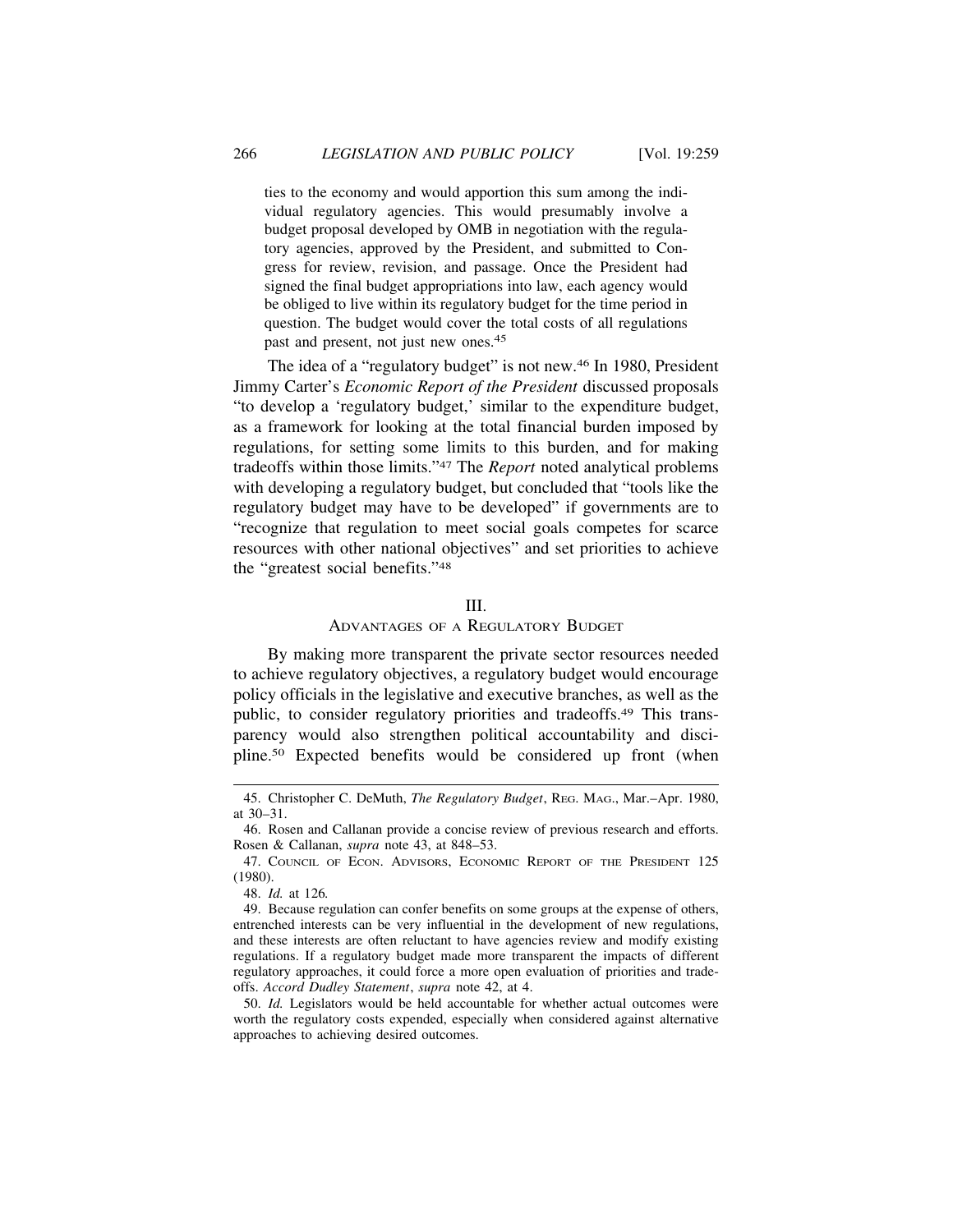lawmakers issue legislation or new regulations), and elected officials would have to consider how much achieving particular goals are worth.<sup>51</sup>

A pure regulatory budget would require an explicit consideration of the aggregate economic costs of regulation.52 This transparency would "afford policymakers and the public a more complete picture of the economic footprint of regulation."53 Resources would likely be better allocated because policy makers would have incentives to find the most cost-effective ways of achieving policy goals, not only among alternative forms of regulation, but also among different vehicles for addressing a problem.54 It might reduce "the increasing tendency of government to pursue its objectives through regulation rather than taxing and spending—even when regulation is otherwise less desirable—*because* regulation is less constrained."55

By constraining the private sector resources that can be committed to achieving regulatory mandates, a regulatory budget could impose internal discipline on regulatory agencies, perhaps lessening the need for case-by-case oversight. By focusing on the costs of regulations and allowing agencies to set priorities and make tradeoffs among regulatory programs, it might remove some of the contentiousness surrounding BCA and presidential oversight.56 As DeMuth has posited, "Faced with a budget constraint, the agencies would measure the costs and benefits of individual regulatory proposals in order to further their own organizational interests rather than to satisfy the minimum requirements of an executive order or judicial review."57

A regulatory budget constraint would also encourage evaluation of existing rules' costs and effects. As noted above, despite broad sup-

<sup>51.</sup> DeMuth, *supra* note 45, at 31. **R**

<sup>52.</sup> As Mandel and Carew observe, "Regulatory accumulation imposes an unintended but significant economic cost to businesses and on the economy. This is true even if the underlying regulations have a net benefit to society." MANDEL & CAREW, *supra* note 2, at 19. **R**

<sup>53.</sup> Rosen & Callanan, *supra* note 43, at 842. **R**

<sup>54.</sup> *Dudley Statement*, *supra* note 42. **R**

<sup>55.</sup> DeMuth, *supra* note 45, at 37–38. **R**

<sup>56.</sup> *See generally* Lisa Heinzerling & Frank Ackerman, *Pricing the Priceless: Cost-Benefit Analysis of Environmental Protection*, 150 U. PA. L. REV. 1553 (2002) (arguing that BCA is perilous in major environmental legislation and rulemaking); *see also* Thomas O. McGarity, *A Cost-Benefit State*, 50 ADMIN. L. REV. 7 (1998) (suggesting that emphasis on BCA and efficiency, even including social costs, leaves important programs vulnerable because the regulatory state is not a purely rational actor); Sidney A. Shapiro & Christopher H. Schroeder, *Beyond Cost-Benefit Analysis: A Pragmatic Reorientation*, 32 HARV. ENVTL. L. REV. 433 (2008) (outlining the perils of a singular focus on BCA, and proposing a new regulatory review structure and process).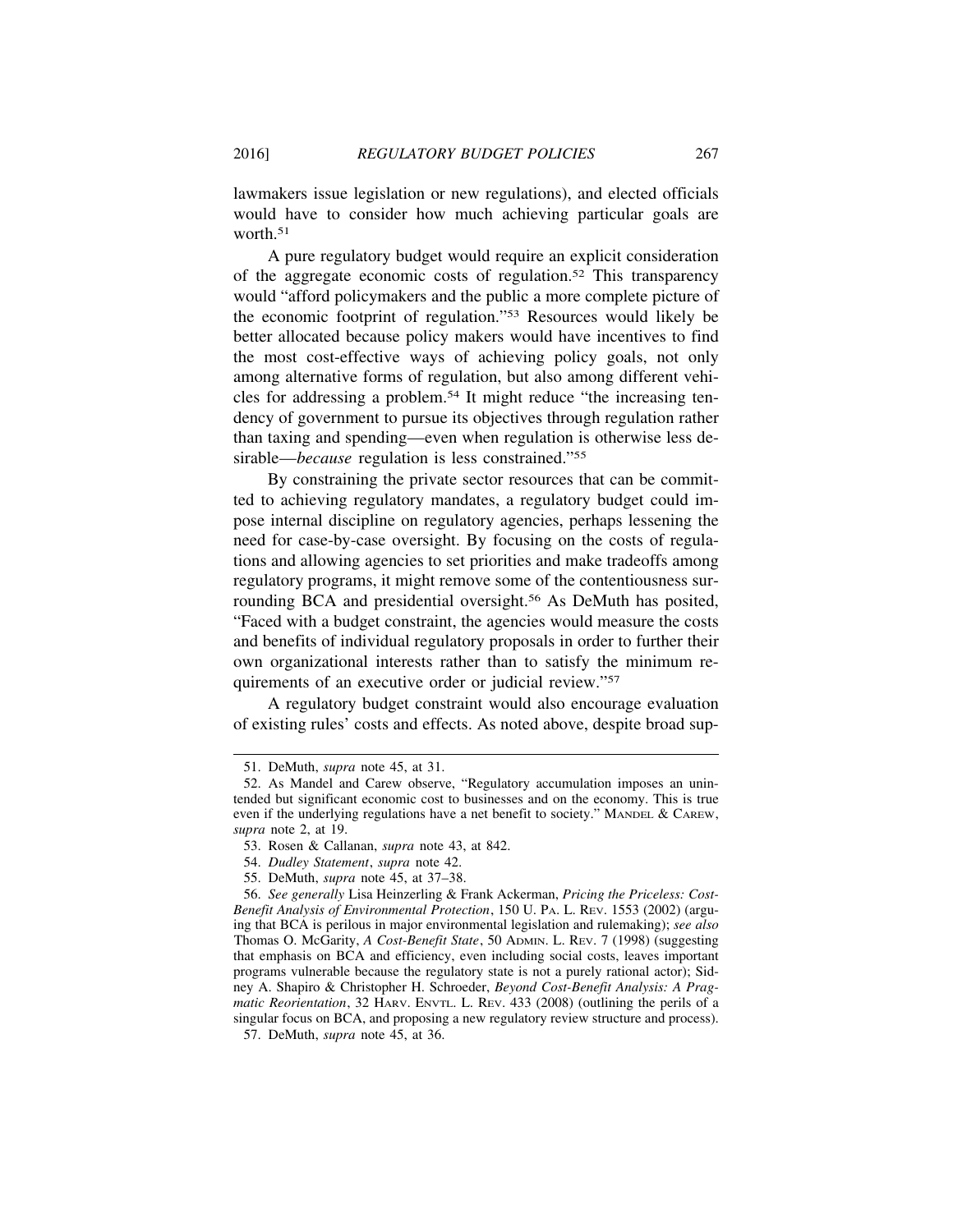port, initiatives to require ex post evaluation of regulations have met with limited success,<sup>58</sup> largely because they did not change underlying incentives. If the issuance of new regulations were contingent on finding a regulatory offset, agencies would have incentives to evaluate both the costs and effectiveness of existing programs.<sup>59</sup>

#### IV.

## ANALYTICAL ISSUES WITH A REGULATORY BUDGET

While a regulatory budget holds considerable appeal for making regulatory policy more transparent, accountable, and cost-effective, the analytical problems associated with it are non-trivial. The task of gathering and analyzing information on the costs of all existing regulations in order to establish a baseline budget would be enormous,<sup>60</sup> and the resulting numbers not very reliable. Even defining what should be considered "costs" would be challenging. Estimating the opportunity costs of regulations is not as straightforward as estimating fiscal budget outlays, where past outlays are known and future outlays generally can be predicted with some accuracy.61 Since the late 1990s, OMB has been compiling agency estimates of the costs and benefits of major regulations with mixed results.62

An incremental approach, such as a "regulatory PAYGO,"63 would avoid some of these difficulties while retaining many of the benefits of a regulatory budget, as the experiences of other countries highlighted below shows. Under a regulatory PAYGO or "one-forone" approach, regulatory agencies would be required to eliminate an outdated or duplicative regulation before issuing a new regulation of

<sup>58.</sup> *Federal Regulation: A Review of Legislative Proposals, Part II: Hearing Before the S. Comm. on Homeland Sec. & Governmental Affairs*, 112th Cong. (2011) (statement of Susan E. Dudley).

<sup>59.</sup> *Federal Regulation: A Review of Legislative Proposals, Part I: Hearing Before the S. Comm. on Homeland Sec. & Governmental Affairs*, 112th Cong. (2011) [hereinafter *Hearings Part I*] (statement of Sen. Mark Warner).

<sup>60.</sup> Since 1976, the federal government has issued more than 375,000 regulations. OFFICE OF THE FED. REGISTER, CODE OF FEDERAL REGULATIONS, ACTUAL PAGE BREAKDOWN 1975–2014, https://www.federalregister.gov/uploads/2015/05/OFR-STATISTICS-CHARTS-ALL1-1-1-2014.xls (last visited Feb. 29, 2016) (noting that identifying regulatory requirements and the costs associated with compliance would be a daunting task).

<sup>61.</sup> *Dudley Statement*, *supra* note 42. **R**

<sup>62.</sup> Susan E. Dudley, *Perpetuating Puffery: An Analysis of the Composition of OMB's Reported Benefits of Regulation*, 47 BUS. ECON. 165, 166–67 (2012).

<sup>63.</sup> *Hearings Part I*, *supra* note 59, at 2 (statements of Sen. Mark Warner & Sen. **R** Robert Jones Portman, Chairman, S. Comm. on Homeland Sec. & Governmental Affairs).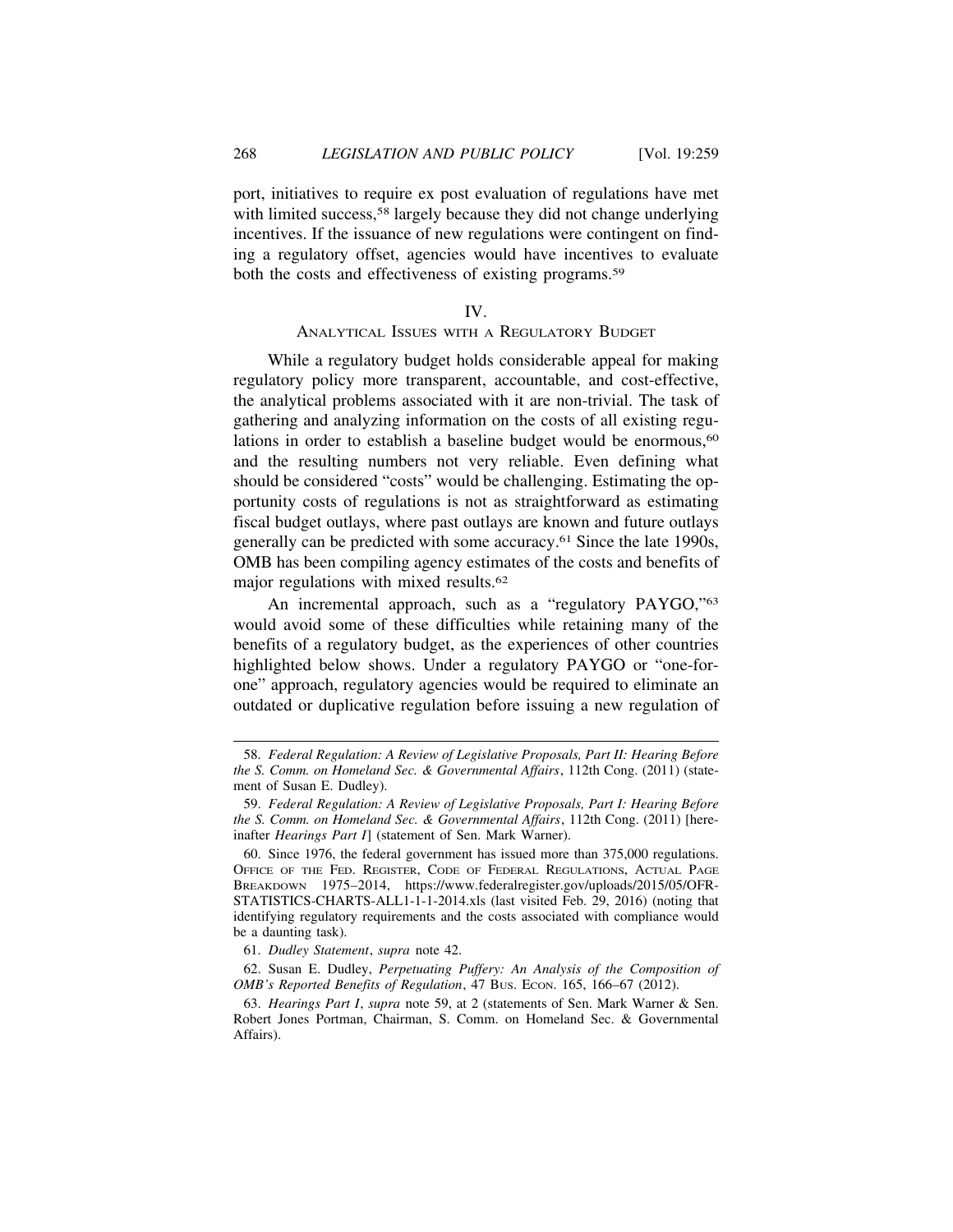the same approximate economic impact.64 Unlike the regulatory budget approach, this system would only require agencies to estimate costs for regulations being introduced (which they should already do) and when offsetting regulations they propose to remove.

Nevertheless, deciding what "costs" to include in estimating budgets or offsets will necessarily require judgment. Canada's "Onefor-One Rule," for example, focuses on direct administrative-burden costs on businesses, similar to the Paperwork Reduction Act, although the burdens are assigned dollar values.65 The United Kingdom's "One-in, Two-out" program attempts to include all net costs on businesses.66

Understanding the full social costs of regulation is difficult, if not impossible; and some regulatory impacts will be harder to estimate than others. What are the costs associated with homeland security measures that infringe upon airline travelers' privacy? What are the costs of regulations that prevent a promising, but yet unknown, product from reaching consumers?

Even regulations for which costs appear to be straightforward, such as corporate average fuel economy standards that restrict the fleet of vehicles produced, depend on assumptions about consumer preferences and behaviors that may not reflect American diversity. The Environmental Protection Agency and the Department of Transportation estimate that these rules will have large negative costs (even if benefits were zero), because, according to the agencies' calculations, the fuel savings consumers will derive from driving more fuel-efficient vehicles will outweigh the increased purchase price.67 Judgments as to the credibility of such estimates,<sup>68</sup> as well as determinations as to how

<sup>64.</sup> *See, e.g.*, DEP'T FOR BUS., INNOVATION & SKILLS, URN 11/P96A, ONE-IN, ONE-OUT: STATEMENT OF NEW REGULATION (2011) [hereinafter ONE-IN, ONE-OUT], https://www.gov.uk/government/uploads/system/uploads/attachment\_data/file/31617/ 11-p96a-one-in-one-out-new-regulation.pdf.

<sup>65.</sup> TREASURY BD. OF CAN. SECRETARIAT, BACKGROUNDER—LEGISLATING THE ONE-FOR-ONE RULE [hereinafter BACKGROUNDER], https://www.tbs-sct.gc.ca/rtrapparfa/0129bg-fi-eng.asp (last modified May 22, 2015).

<sup>66.</sup> ONE-IN, ONE-OUT, *supra* note 64. **R**

<sup>67.</sup> According to these agencies, under the recently proposed standards for heavyduty trucks, "the buyer of a new long-haul truck in 2027 would recoup the investment in fuel-efficient technology in less than two years through fuel savings." Press Release, Envtl. Prot. Agency, EPA, DOT Propose Greenhouse Gas and Fuel Efficiency Standards for Heavy-Duty Trucks (June 19, 2015), http://yosemite.epa.gov/opa/adm press.nsf/0/7C555190101CFCAD85257E69004A444F.

<sup>68.</sup> For a discussion of this question, see Brian F. Mannix & Susan E. Dudley, *The Limits of Irrationality as a Rationale for Regulation*, 34 J. POL'Y ANALYSIS & MGMT. 705, 707 (2015); *see also* Brian F. Mannix & Susan E. Dudley, *Please Don't Regulate My Internalities*, 34 J. POL'Y ANALYSIS & MGMT. 715, 716 (2015).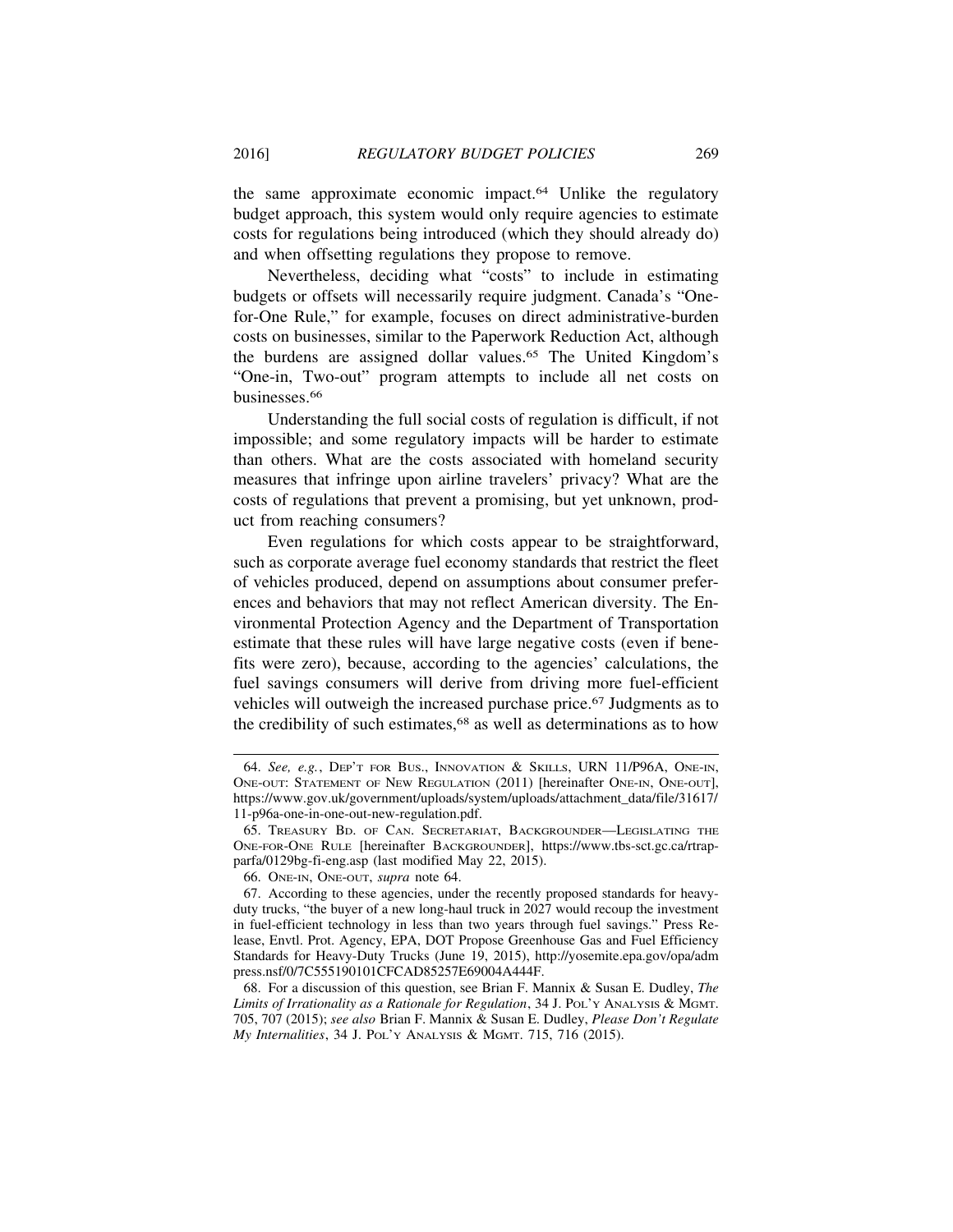negative costs should be treated under a regulatory budget, will have to be made.

According to DeMuth:

Clearly, a workable budgeting system would have to rest on a practical compromise—some measure of "expenditures by firms, consumers, and third parties" that was narrow enough to facilitate general agreement in particular cases but not so narrow as to stimulate massive cost substitution strategies by the agencies.<sup>69</sup>

Congress would probably need to establish regulatory burden baselines in new authorizing legislation. Providing an entity outside of the executive branch (such as the Congressional Budget Office or Government Accountability Office) with the resources and mandate to (1) estimate the regulatory costs associated with executing new legislation, and (2) evaluate and critique agency estimates of regulatory costs could be critical to the success of a regulatory budget or PAYGO.70

How a budget or an offset requirement would affect agencies' incentives for estimating costs is uncertain. In developing a baseline estimate of the costs of existing regulations, agencies may have incentives to overstate costs, particularly for regulations they may want to trade in exchange for new initiatives.71 In considering regulatory offsets, should ex ante estimates of costs be used, or ex post? Perhaps ex ante cost estimates adjusted based on actual experience would be the most practical and reliable approach.72

#### V.

# OTHER COUNTRIES' EXPERIENCES WITH REGULATORY **OFFSETS**

Other countries, such as the Netherlands,73 the United Kingdom,74 and Canada,75 have addressed some of these challenges and initiated programs that require new regulatory costs to be offset by removal of existing regulatory burdens. The United States can learn some lessons from their experiences.

<sup>69.</sup> DeMuth, *supra* note 45, at 40. **R**

<sup>70.</sup> *Dudley Statement*, *supra* note 42. **R**

<sup>71.</sup> *Id.*

<sup>72.</sup> This approach might stimulate a comparison of predicted and actual regulatory costs, which would have the added advantage of informing and improving future regulatory impact estimates.

<sup>73.</sup> Customised Solutions to Regulatory Burden on Business, supra note 10.

<sup>74.</sup> ONE-IN, ONE-OUT, *supra* note 64. **R**

<sup>75.</sup> BACKGROUNDER, *supra* note 65. **R**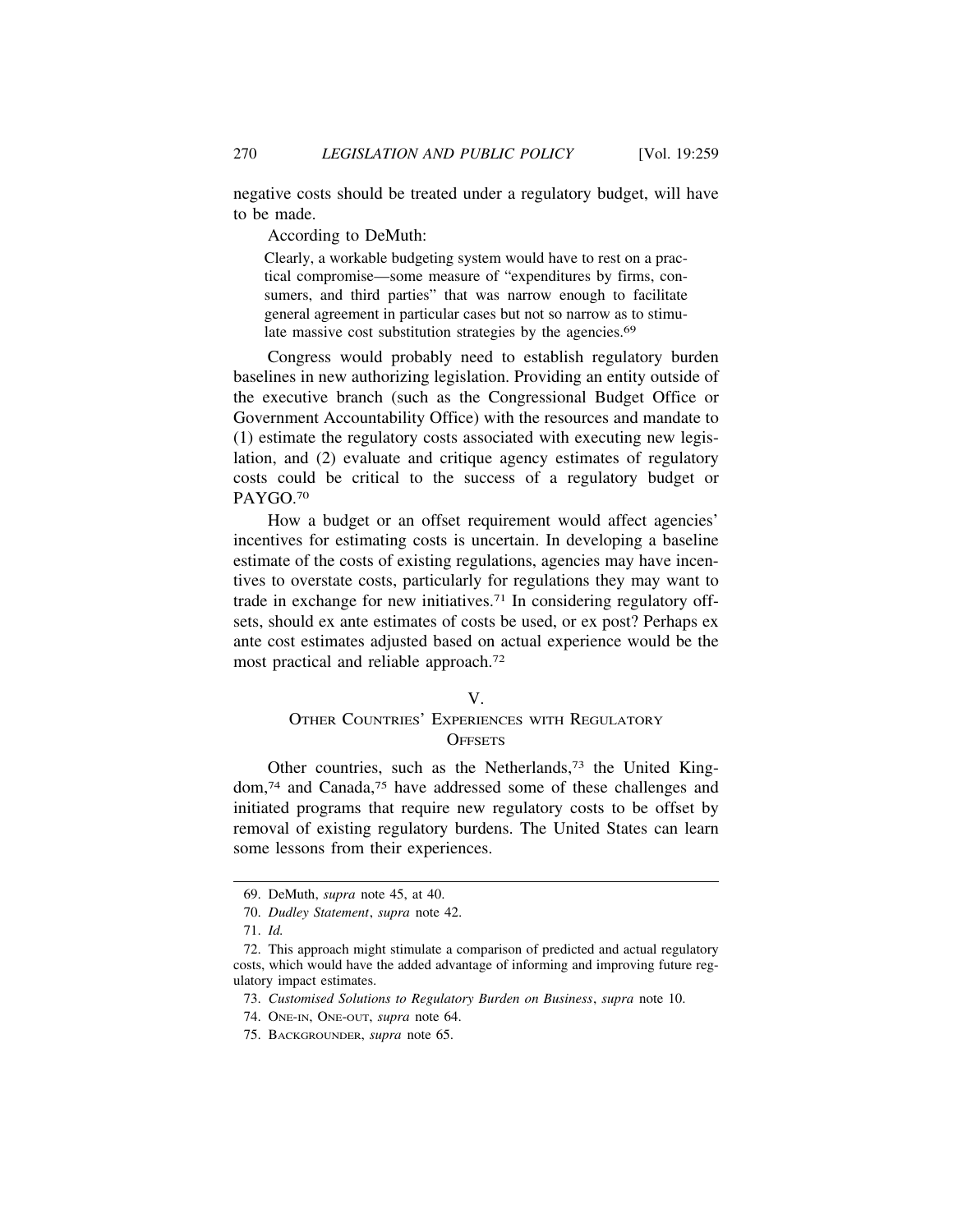#### *A. The Netherlands*

The Netherlands is considered a leader in Europe and throughout the world for its efforts to reduce the administrative burdens of its regulations.76 According to the World Bank, "The programme's innovative design—a twenty-five percent target reduction in regulatory costs, a link between regulatory reforms and the budget cycle, and the establishment of ACTAL (the Dutch Advisory Board on Administrative Burden) as an independent watchdog of the reforms—lies behind the success."77

The establishment of net quantitative burden reduction targets has been a central feature of the Dutch policy, along with the use of the Standard Cost Model ("SCM")78 method for estimating administrative costs. Between 2003 and 2007, the policy achieved a net reduction in administrative burdens of twenty percent.79 The Netherlands cabinet set a second target of twenty-five-percent net administrative burden reduction across ministries for the period of 2007 to 2011.80 Schout and Sleifer note that the agenda was broadened in 2007 to include compliance costs ("i.e., information costs plus costs related to investments need to comply with the rules").81 Currently, the government is working toward a goal to save \$2.5 billion in regulatory burden costs between 2012 and 2017.82 The latter will be achieved "through the introduction of new regulations linked to the revision or scrapping of existing rules."<sup>83</sup>

<sup>76.</sup> ORG. FOR ECON. CO-OPERATION & DEV., BETTER REGULATION IN EUROPE: THE NETHERLANDS 88 (2010).

<sup>77.</sup> WORLD BANK GRP., REVIEW OF THE DUTCH ADMINISTRATIVE BURDEN REDUC-TION PROGRAMME (2007), http://www.doingbusiness.org/~/media/FPDKM/Doing%20 Business/Documents/Special-Reports/DB-Dutch-Admin.pdf.

<sup>78.</sup> *See* STANDARD COST MODEL NETWORK, THE INTERNATIONAL STANDARD COST MODEL MANUAL 8–9 (2005).

<sup>79.</sup> JEROEN NIJLAND, EUROPEAN INST. OF PUB. ADMIN. SCOPE*,* THE DUTCH AP-PROACH 1 (2008).

<sup>80.</sup> REGULATORY REFORM GRP., ACTION PLAN REDUCTION RED TAPE FOR BUSI-NESSES, THE NETHERLANDS 2007–2011, at 3 (2008).

<sup>81.</sup> *See* Adriaan Schout & Jaap Sleifer, *Expertise at the Crossroads of National and International Policy Making: A Public Management Perspective, in THE ROLE OF* "EXPERTS" IN INTERNATIONAL AND EUROPEAN DECISION-MAKING PROCESSES: ADVI-SORS, DECISION MAKERS OR IRRELEVANT ACTORS? 361, 377 (Monika Ambrus et al. eds., 2014).

<sup>82.</sup> *Regulatory Burden on Business*, GOV'T NETH., https://www.government.nl/topics/reducing-the-regulatory-burden/contents/regulatory-burden-on-businesses (last visited Mar. 28, 2016).

<sup>83.</sup> EUROPEAN COMM'N, REINDUSTRIALISING EUROPE: MEMBER STATES' COMPETI-TIVENESS REPORT 2014, at 278 (2014), http://ec.europa.eu/growth/industry/competi tiveness/reports/ms-competitiveness-report/index\_en.htm.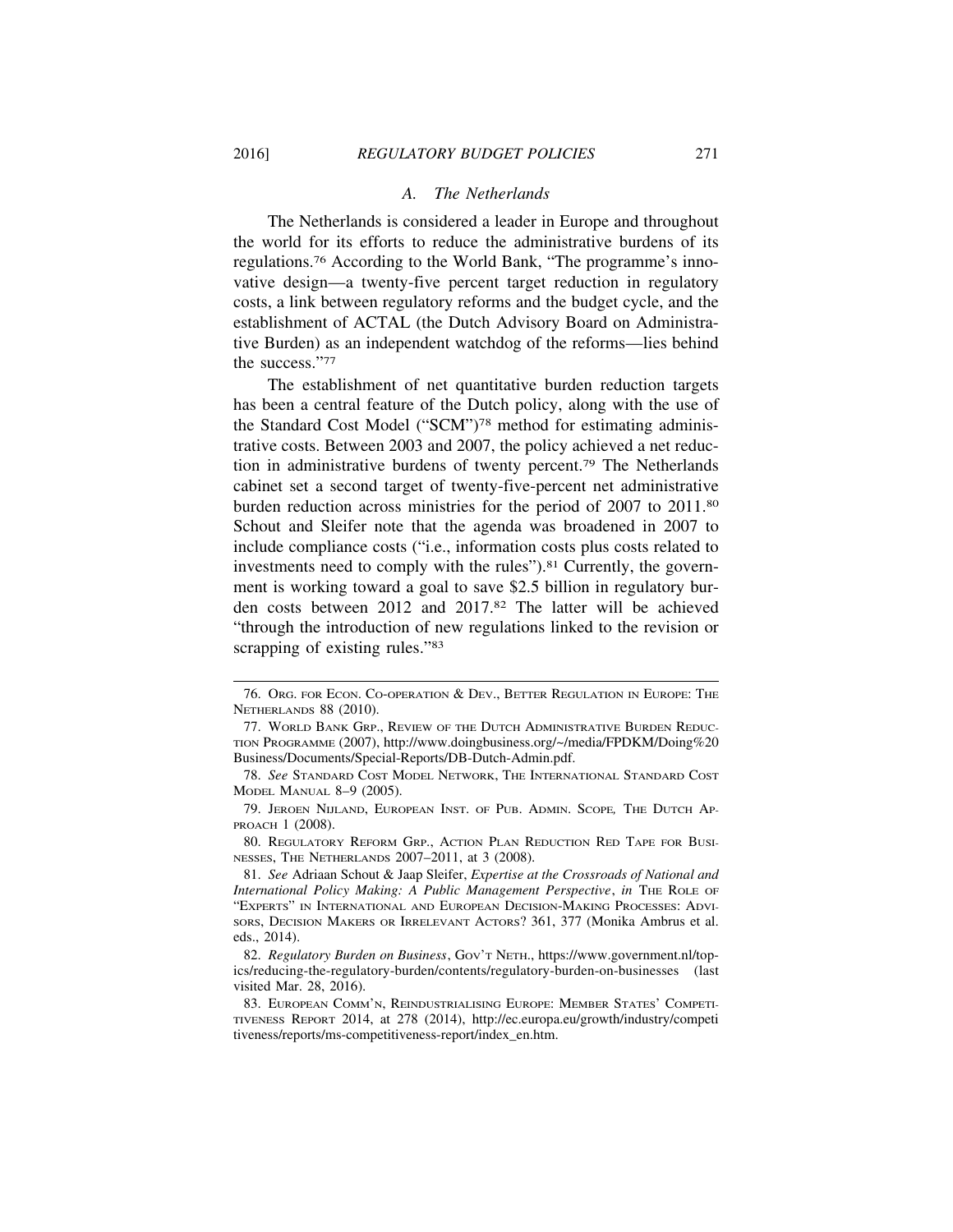Established by decree, the independent ACTAL advises the government and the Parliament on reducing regulatory burdens. It provides (1) ex ante opinions on legislation, focusing on all forms of costs borne by business, citizens, and professionals, (2) regulatory burden audits, (3) strategic advice on the stock of existing legislation, and (4) other opinions that can improve the Dutch approach for reducing regulatory burden.<sup>84</sup> Though not an explicit offset (as in the United Kingdom and Canada), the quantitative targets for net burden reductions have proved to be an effective mechanism (lacking in the United States) for creating awareness of the costs of regulation, while providing incentives to individual government agencies to find ways to reduce burdens<sup>85</sup>

## *B. The United Kingdom*

In January 2011, the United Kingdom commenced its "One-in, One-out" policy, requiring any increases in the cost of regulation to be offset by deregulatory measures of at least an equivalent value.86 The policy requires publication of biannual Statements of New Regulation ("SNR"), which list completed and upcoming regulatory and deregulatory measures. According to the seventh SNR, "at the close of Onein, One-out on 31 December 2012, this ambition had been exceeded; and the total annual net cost to business has been reduced by around £963 million."87 Starting January 2013, the U.K. government moved to "One-in, Two-out" ("OITO"), requiring for "every pound of cost which new domestic regulation imposes on business, two pounds of cost must be removed through deregulation."88 As a result of both requirements, from January of 2011 to July of 2015 the annual net regulatory costs borne by businesses decreased by £2,189 million.89

<sup>84.</sup> ACTAL ADVISORY BD. ON REG. BURDEN, BROCHURE 3 (2012), http://www.actal. nl/wp-content/uploads/Brochure-ACTAL-Eng.pdf.

<sup>85.</sup> Schout & Sleifer, *supra* note 81, at 376 ("It is important to realize that these **R** objectives are net targets so that administrative costs arising from new regulations have to be compensated by reducing administrative costs elsewhere.").

<sup>86.</sup> ONE-IN, ONE-OUT, *supra* note 64, at 3. **R**

<sup>87.</sup> DEP'T FOR BUS., INNOVATION & SKILLS, THE SEVENTH STATEMENT OF NEW REGULATION 7 (2013), https://www.gov.uk/government/uploads/system/uploads/at tachment\_data/file/271446/bis-13-p96b-seventh-statement-of-new-regulation.pdf.

<sup>88.</sup> DEP'T FOR BUS., INNOVATION & SKILLS, THE NINTH STATEMENT OF NEW REGU-LATION 13 (2014) [hereinafter THE NINTH STATEMENT], https://www.gov.uk/govern ment/publications/one-in-two-out-ninth-statement-of-new-regulations.

<sup>89.</sup> *Id.* at 5.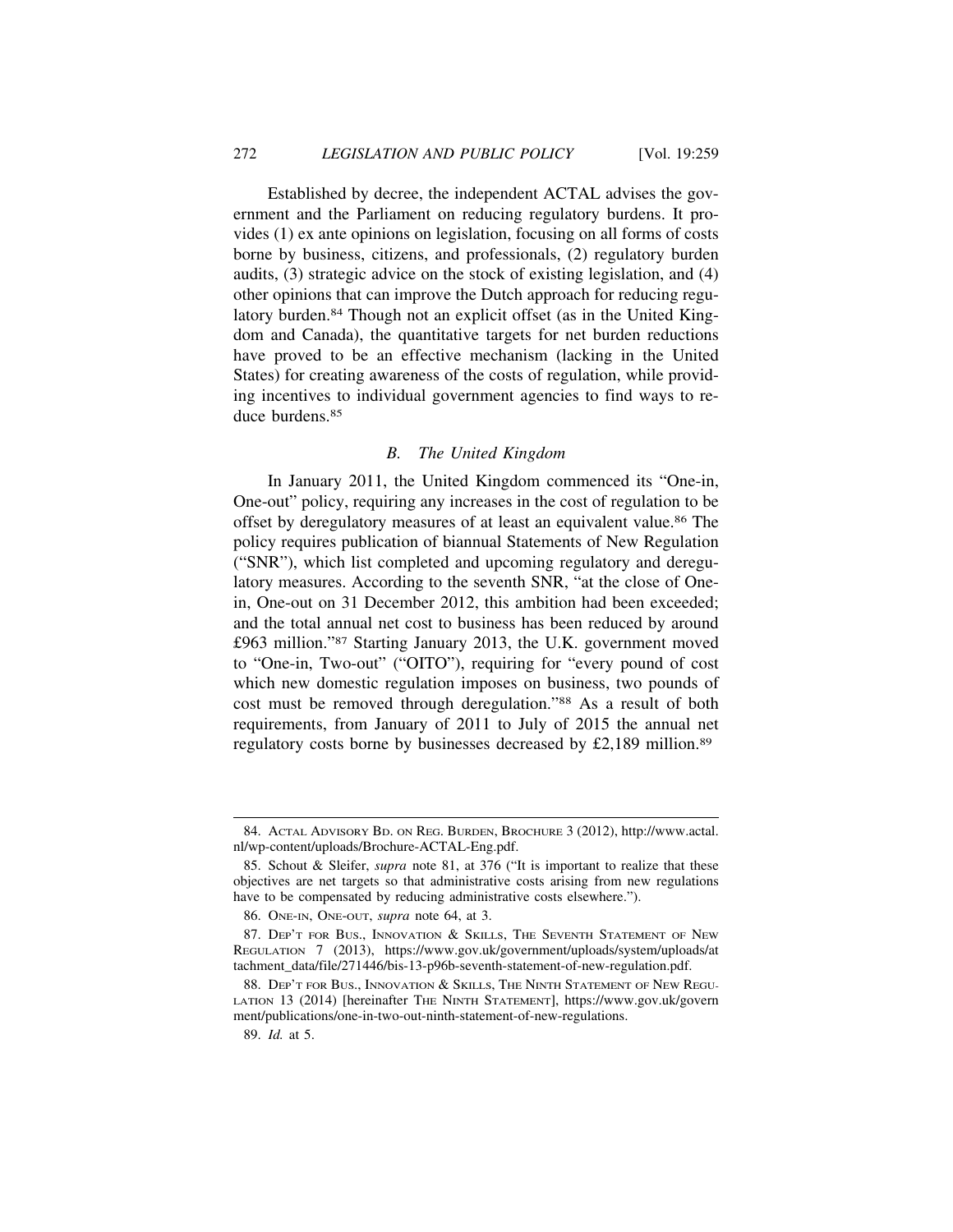The United Kingdom's regulatory burden offset programs were the first national systems to focus on total direct compliance cost,90 rather just the administrative burden.<sup>91</sup> They complement other U.K. "better regulation" initiatives, including ex ante requirements that departments (1) demonstrate that non-regulatory means cannot achieve policy objectives, (2) provide analysis demonstrating that the net benefits of a regulatory approach are clearly larger than alternative approaches, and (3) devise implementation plans that are "proportionate; accountable; consistent; transparent and targeted."92 According to the U.K. government's *Principles of Better Regulation*, "There will be a general presumption that regulation should not impose costs and obligations on business, social enterprises, individuals and community groups unless a robust and compelling case has been made."93

A cabinet subcommittee, the Reducing Regulation Committee ("RRC"), is responsible for the United Kingdom's deregulation policy, including providing final clearance for rules subject to OITO.94 In addition, an independent Regulatory Policy Committee ("RPC") whose members include "eight experts on regulation from different backgrounds in business, trade unions, public policy and academia, including two specialist economists"—provides expert opinions to de-

<sup>90.</sup> The *Better Regulation Framework Manual* states that "[o]nly direct impacts on business should be scored for OITO," and defines a direct impact as one "that can be identified as resulting directly from the implementation or removal/simplification of the measure." DEP'T FOR BUS., INNOVATION & SKILLS, BETTER REGULATION FRAME-WORK MANUAL: PRACTICAL GUIDANCE FOR UK GOVERNMENT OFFICIALS § 1.9.33–.34 (2015) [hereinafter FRAMEWORK MANUAL], https://www.gov.uk/govern ment/uploads/system/uploads/attachment\_data/file/421078/bis-13-1038-Better-regula tion-framework-manual.pdf. This is in addition to "subsequent effects that occur as a result of the direct impacts, including behaviour change," which are considered indirect and "are not scored for OITO." *Id.* § 1.9.35.

<sup>91.</sup> For example, the Canadian program appears to focus on the cost of the time that businesses must spend to comply with reporting requirements, and the U.S. Paperwork Reduction Act of 1980 focuses on the hours spent responding to government information requests. *Compare* Red Tape Reduction Act, S.C. 2015, c 21 (Can.)*, with* OFFICE OF MGMT. & BUDGET, *supra* note 30, at 2. **R**

<sup>92.</sup> THE NINTH STATEMENT, *supra* note 88, at 12. Note that the United Kingdom's **R** ex ante requirements for regulatory impact analysis are similar to those of Executive Order 12,866. The United Kingdom has adopted regulatory offset programs to encourage review of existing regulations in addition to its requirements that new regulations be analyzed. *See id.* 

<sup>93.</sup> FRAMEWORK MANUAL, *supra* note 90, at 4. **R**

<sup>94.</sup> DEP'T FOR BUS., INNOVATION & SKILLS, PRIMARY AUTHORITY: A GUIDE FOR OFFICIALS 3, 12 (2014), https://www.gov.uk/government/uploads/system/uploads/attachment\_data/file/348664/14-1058-pa-guide-for-officials.pdf.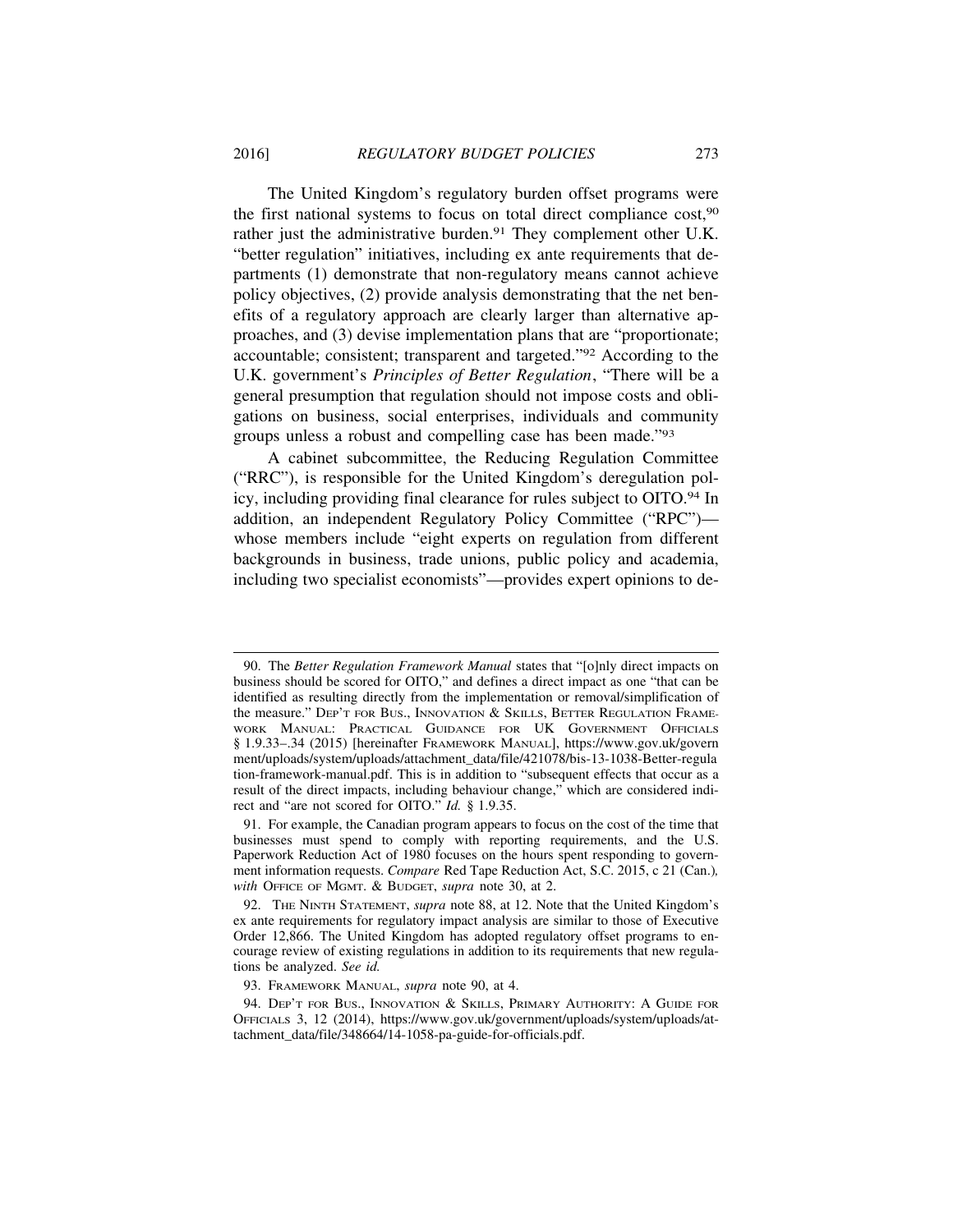partments and the RRC.95 The RPC must validate the net cost to business of any regulation that is included in the OITO account."96

European Union regulations and directives affecting U.K. businesses and citizens are not covered by OITO, unless implementation of a European directive goes beyond meeting the minimum requirements defined at the E.U. level.<sup>97</sup> The U.K. Business Task Force recommended that "[t]he European Commission . . . introduce a one-in, one-out principle for European legislation, and offset any new burdens on business by reducing burdens of an equivalent value elsewhere";98 however, this does not appear likely in the near term.<sup>99</sup>

## *C. Canada*

Canada launched its "One-for-One" rule in April 2012 and in April 2015 passed the Red Tape Reduction Act,<sup>100</sup> thus establishing it in law. Similar to the U.K. approach, the Canadian rule provides that new regulatory changes that increase administrative burdens must be offset with equal burden reductions elsewhere.101 Further, for each new regulation that imposes administrative burden costs, cabinet min-

<sup>95.</sup> REGULATORY POLICY COMM., ASSESSING REGULATION: AN INDEPENDENT RE-PORT ON THE EVIDENCE AND ANALYSIS SUPPORTING REGULATORY PROPOSALS 7 (2012), https://www.gov.uk/government/uploads/system/uploads/attachment\_data/ file/252697/assessingregulationrpcnov2012report.pdf.

<sup>96.</sup> BETTER REGULATION EXEC., WRITTEN EVIDENCE SUBMITTED BY THE BETTER REGULATION EXECUTIVE (2014), http://data.parliament.uk/writtenevidence/committee evidence.svc/evidencedocument/regulatory-reform-committee/better-regulation/written/10905.html.

<sup>97.</sup> REGULATORY POLICY COMM., *supra* note 95, at 7, 11. **R**

<sup>98.</sup> PRIME MINISTER'S OFFICE & DEP'T FOR BUS., INNOVATION & SKILLS, CUT EU RED TAPE: REPORT FROM THE BUSINESS TASKFORCE 12 (2013), https://www.gov.uk/ government/uploads/system/uploads/attachment\_data/file/249969/TaskForce-report-15-October.pdf.

<sup>99.</sup> President Barroso of the European Commission remarked:

EU rules are not wrong or burdensome by definition as some tend to believe. On the contrary: when some people think that ideas like "one in—one out" would be a great achievement, we often do "one in—28 out." This is something we have to explain: very often, a single European regulation replaces 28 different regulations, namely in the single market.

Press Release, José Manuel Durão Barroso, President, European Comm'n, Remarks by President Barroso Following the "Smart Regulation in the EU" Conference (Oct. 14, 2014), http://europa.eu/rapid/press-release\_SPEECH-14-691\_en.htm.

<sup>100.</sup> Red Tape Reduction Act, S.C. 2015, c 21 (Can.).

<sup>101.</sup> *See Accounting for the True Cost of Regulation: Exploring the Possibility of a Regulatory Budget: Hearing Before the S. Comm. on Homeland Sec. & Governmental Affairs and the S. Comm. on the Budget*, 114th Cong. (2015) [hereinafter *Clement Statement*] (unpublished hearing) (statement of Hon. Tony Clement, President, Treasury Board of Canada), http://www.budget.senate.gov/republican/public/index.cfm?a =files.Serve&File\_id=5700108e-7dd2-4a3b-ae71-3eefd545c9ec.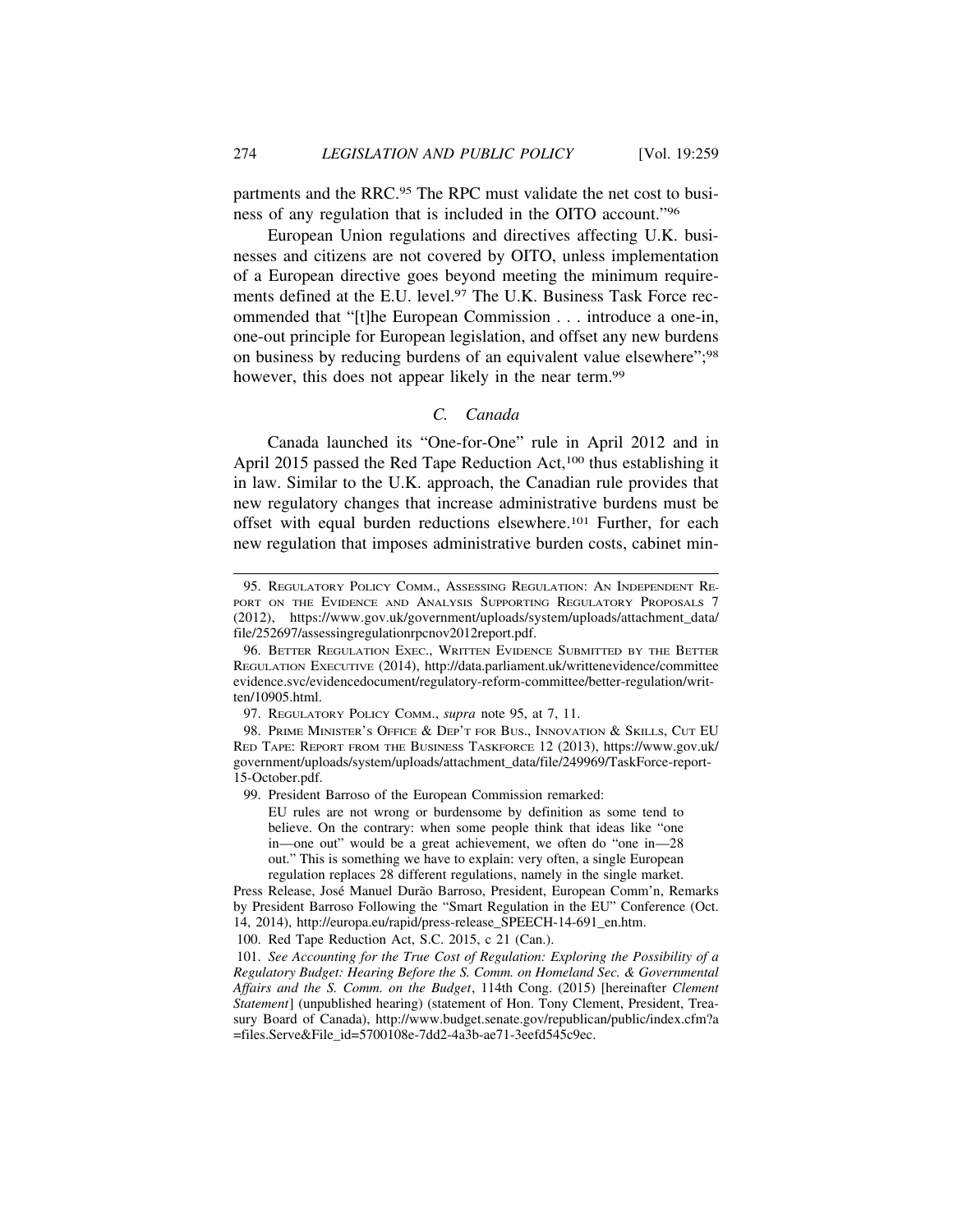isters must remove at least one regulation.102 The One-for-One rule targets administrative burdens on businesses, and in this sense may be less comprehensive than the Dutch or U.K. offset programs, which apply to a broader category of compliance costs.103 Per regulators, "Administrative burden includes planning, collecting, processing and reporting of information, completing forms and retaining data required by the federal government to comply with a regulation. This includes filling out license applications and forms, as well as finding and compiling data for audits and becoming familiar with information requirements."104

While the types of burdens included are similar to those covered by the U.S. Paperwork Reduction Act, there are two important differences. First, Canada relies on the SCM model to monetize the administrative burdens,105 which reinforces the financial impact of the requirements. More importantly, the offset requirement imposes a constraint on the growth in administrative burdens, increasing accountability and providing concrete incentives to weigh costs and benefits of new and existing requirements and to reduce burdens.106

Each department must count the requirements imposed by regulations, and the counts across all covered departments are summed to derive the government-wide Administrative Burden Baseline ("ABB").107 These counts are updated annually to include newly introduced or amended regulations that add or eliminate administrative burden requirements. Regulatory changes not covered by One-for-One are nevertheless counted and included in the ABB.108

104. *Id.* § 5.6.

<sup>102.</sup> *See* Red Tape Reduction Act, S.C. 2015, c 21 (Can.); *see also One-for-One Rule*, GOV'T CAN. (Sept. 21, 2015), http://www.tbs-sct.gc.ca/rtrap-parfa/ofo-upu-eng. asp.

<sup>103.</sup> TREASURY BD. OF CAN. SECRETARIAT, COUNTING ADMINISTRATIVE BURDEN REGULATORY REQUIREMENTS § 6.1, *reprinted at Counting Administrative Burden Regulatory Requirements*, GOV'T CAN. (Nov. 25, 2014), http://www.tbs-sct.gc.ca/ rtrap-parfa/abb-brfa/cabrr-derfa-eng.asp.

<sup>105.</sup> Red Tape Reduction Regulations, SOR/2015-202, 149 C. Gaz. pt. II, at 2563, 2565 (Aug. 12, 2015) (referencing, in a Regulatory Impact Analysis Statement, the fact that the law was designed "to permanently control the growth of administrative burden costs that federal regulations impose on businesses").

<sup>106.</sup> *Clement Statement, supra note 101, at 2* ("We see a clear signal of a cultural shift taking place within our federal regulatory system—systematic and sustained control of red tape is now the new reality.").

<sup>107.</sup> Treasury Bd. of Can. Secretariat, *Administrative Burden Baseline: Update 2015*, GOV'T CAN. (Jan. 29, 2016), https://www.tbs-sct.gc.ca/ip-pi/trans/ar-lr/baseeng.asp.

<sup>108.</sup> TREASURY BD. OF CAN. SECRETARIAT, *supra* note 103, § 3. **R**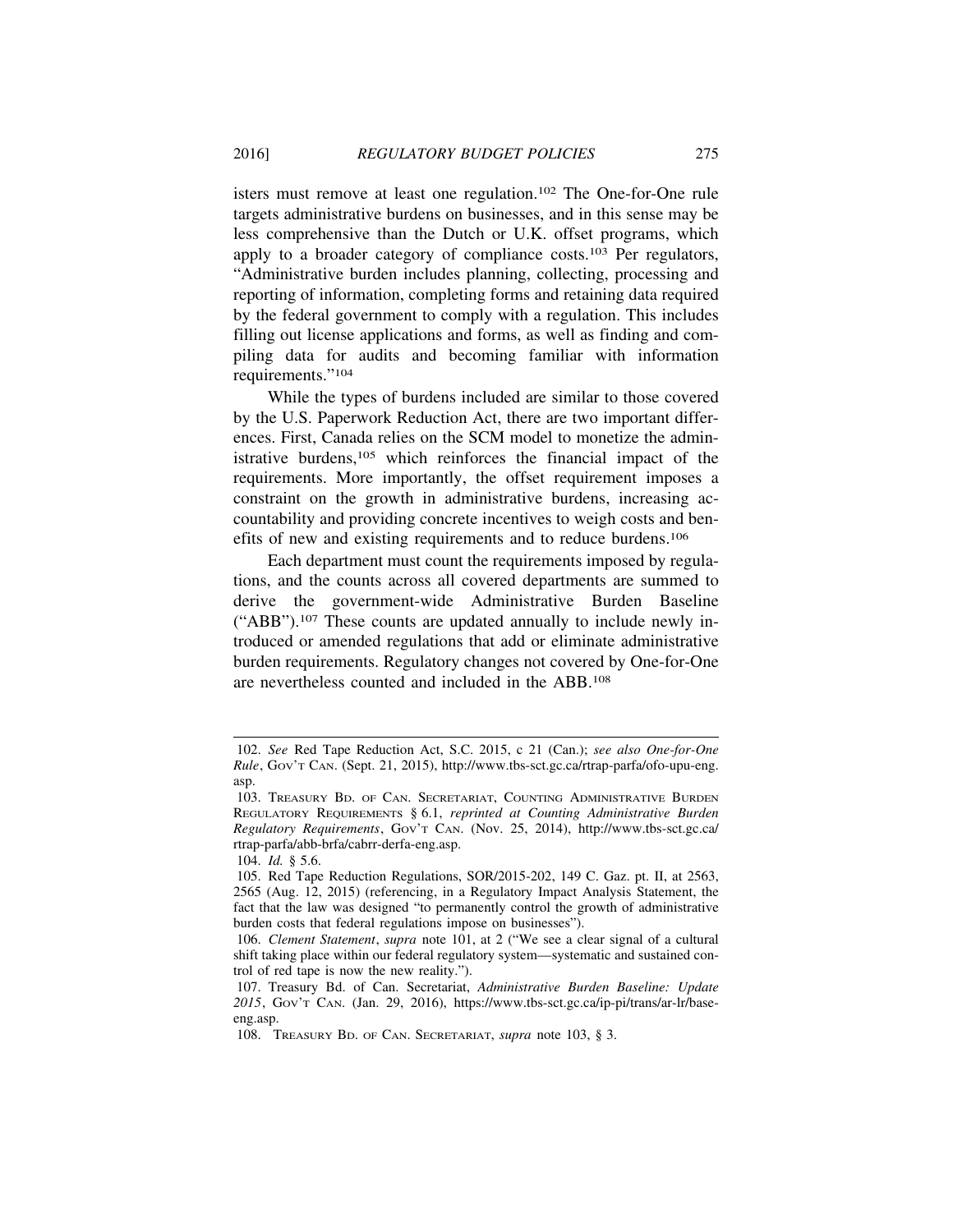The One-for-One rule is an element of Canada's broader Red Tape Action Plan. In a 2012 Cabinet Directive on Regulatory Management, the government committed to:

- 1. "Protect and advance the public interest . . . as expressed by Parliament in legislation;"
- 2. "Advance the efficiency and effectiveness of regulation" using benefit-cost analysis;
- 3. "Make decisions based on evidence . . . ;"
- 4. "Promote a fair and competitive market economy . . . ;"
- 5. "Monitor and control the regulatory administrative burden . . . of regulations," especially on small business;
- 6. "Create accessible, understandable, and responsive regulation through engagement, transparency, accountability, and public scrutiny;"
- 7. "Require timeliness, policy coherence, and minimal duplication throughout the regulatory process," including internationally.109

As in the Netherlands and the United Kingdom, a high-level oversight body appears to be an important element of the program's success.<sup>110</sup> The Canadian Regulatory Affairs Sector of the Treasury Board is charged with ensuring that Canada's One-for-One rule is correctly implemented, and it must verify and approve both new regulations and credits.<sup>111</sup>

## **CONCLUSION**

Despite analytical difficulties, a form of a regulatory budget has the potential to impose some needed discipline on regulatory agencies, generate a constructive debate on the real impacts of regulations, and ultimately lead to more cost-effective achievement of public priorities. Other countries, including the United Kingdom,<sup>112</sup> Canada,<sup>113</sup> the Netherlands,<sup>114</sup> and others,<sup>115</sup> have addressed some of the challenges

<sup>109.</sup> TREASURY BD. OF CAN. SECRETARIAT, CABINET DIRECTIVE ON REGULATORY MANAGEMENT (2012).

<sup>110.</sup> Moreno, *supra* note 11. **R**

<sup>111.</sup> As of this writing, the change in government does not appear to have altered the one-for-one policy.

<sup>112.</sup> DEP'T FOR BUS., INNOVATION & SKILLS, 2010 TO 2015 GOVERNMENT POLICY: BUSINESS REGULATION (2015).

<sup>113.</sup> BACKGROUNDER, *supra* note 65. **R**

<sup>114.</sup> *Regulatory Burden on Business*, *supra* note 82. **R**

<sup>115.</sup> Australia has undertaken initiatives to control the regulatory burden. Australia requires that "the cost burden of new regulation must be fully offset by reductions in existing regulatory burden." See Austr. Gov't, DEP'T OF THE PRIME MINISTER & CABINET OFFICE OF BEST PRACTICE REGULATION, REGULATORY BURDEN MEASURE-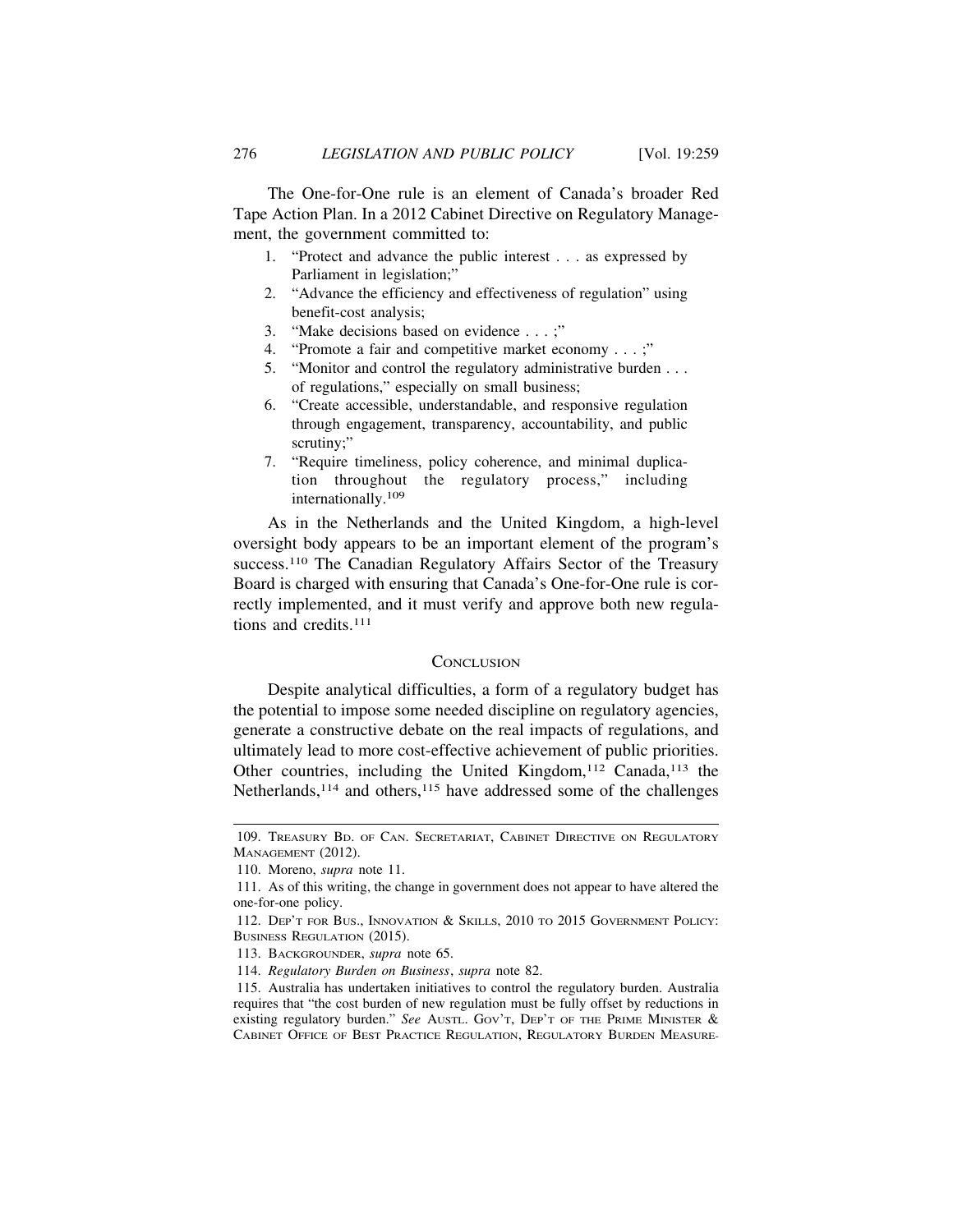identified in this Essay and initiated programs that apply budgeting tools to constrain the growth in regulatory burdens.

While it will never be possible to estimate the real social costs of regulations with any precision, a regulatory budget or a more modest regulatory PAYGO should provide incentives for agencies, affected parties, academics, congressional entities, and nongovernmental organizations to improve the rigor of regulatory impact estimates.

As President Carter concluded in his Economic Report of the President in 1980:

The Nation must recognize that regulation to meet social goals competes for scarce resources with other national objectives. Priorities must be set to make certain that the first problems addressed are those in which regulations are likely to bring the greatest social benefits. Admittedly, this is an ideal that can never be perfectly realized, but tools like the regulatory budget may have to be developed if it is to be approached.116

MENT FRAMEWORK (2016), https://www.dpmc.gov.au/sites/default/files/publications/ 005\_Regulatory\_Burden\_Measurement\_Framework.pdf.

<sup>116.</sup> COUNCIL OF ECON. ADVISORS, *supra* note 47, at 126. **R**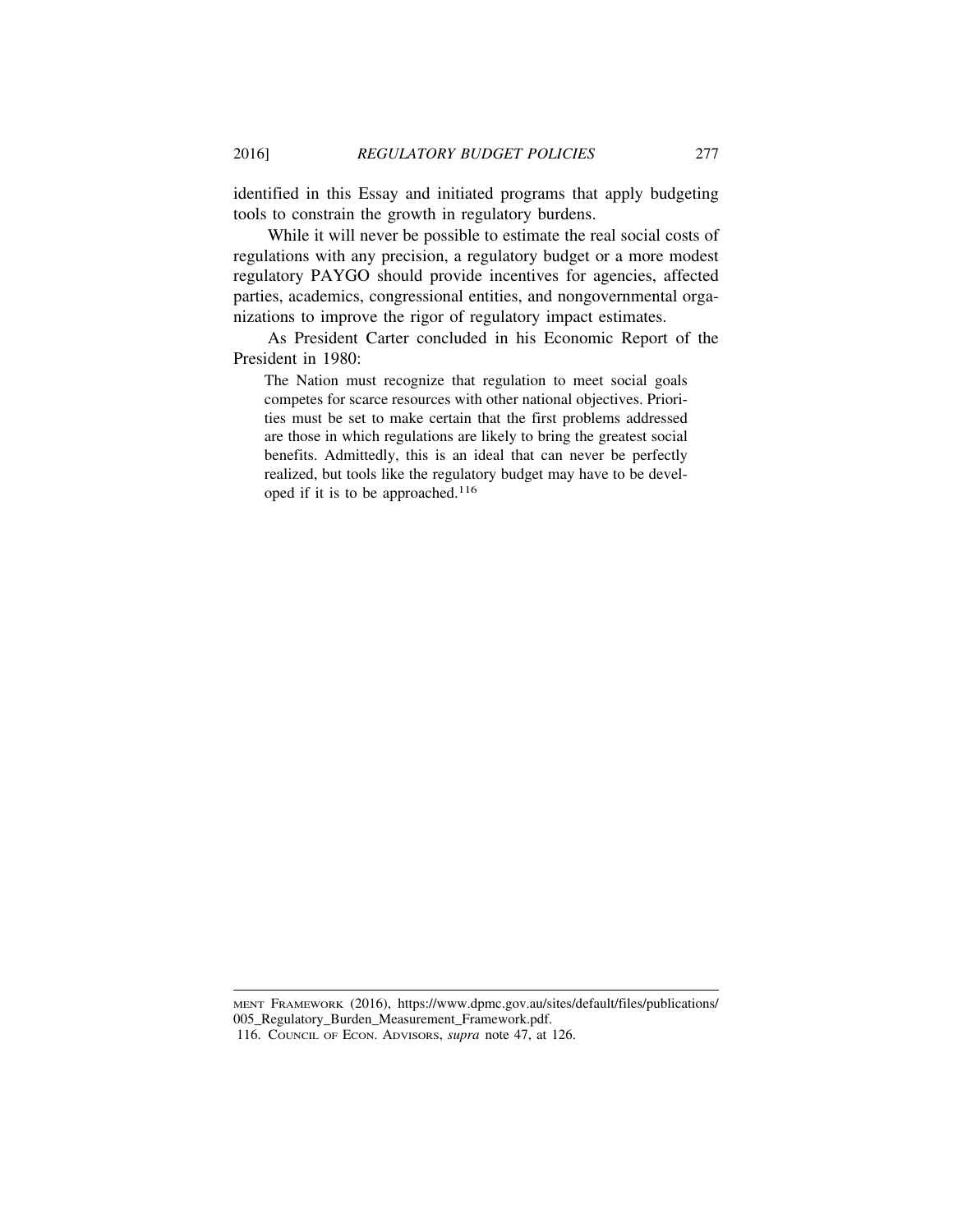## APPENDIX: MEASURES OF REGULATORY ACTIVITY

Unlike the fiscal budget, which tracks direct spending supported by taxes, there is no mechanism for keeping track of the off-budget spending generated through regulation. Thus, efforts to track regulatory activity over time often depend on proxies, such as the size of the budgets and staffing of regulatory agencies (Figures 1 and 2), the number of new regulations issued (Figure 3), the number of pages printed in the *Federal Register* (Figure 4), or the pages of federal regulatory code (Figure 5).

FIGURE 1: BUDGETARY COSTS OF FEDERAL REGULATION, ADJUSTED FOR INFLATION



**Source:** Weidenbaum Center, Washington University and the George Washington University Regulatory Studies Center. Derived from the *Budget of the United States Government* and related documents, various fiscal years.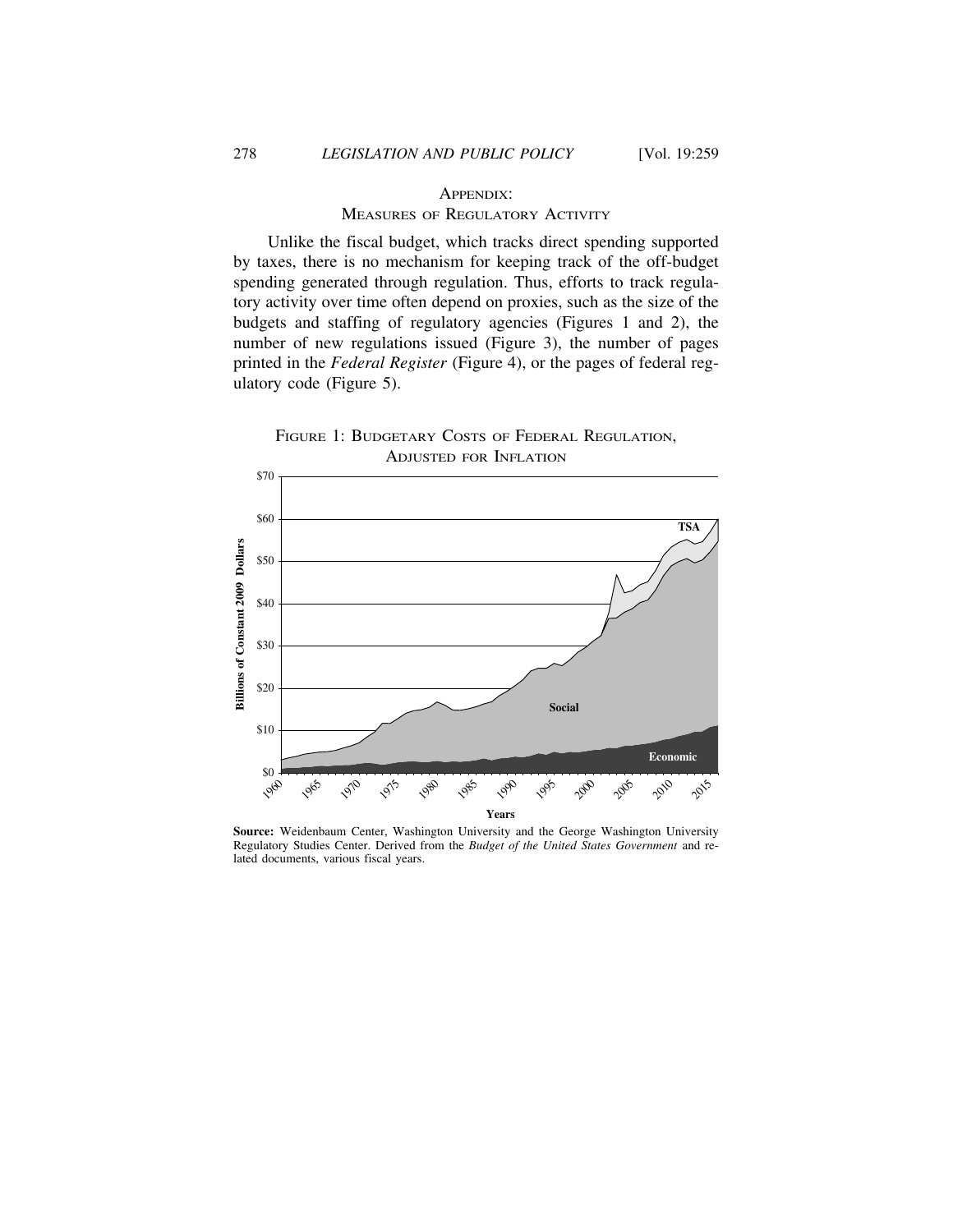

**Source:** Weidenbaum Center, Washington University and the George Washington University Regulatory Studies Center. Derived from the *Budget of the United States Government* and related documents, various fiscal years.

FIGURE 3: NUMBER OF FINAL ECONOMICALLY SIGNIFICANT RULES PUBLISHED BY "PRESIDENTIAL YEAR"



**Source:** RegInfo.gov: Number of final economically significant regulations concluded between January 20 and January 19 of the following year. The number of rules published during 2016 is estimated from the *Unified Agenda of Regulatory and Deregulatory Actions*.